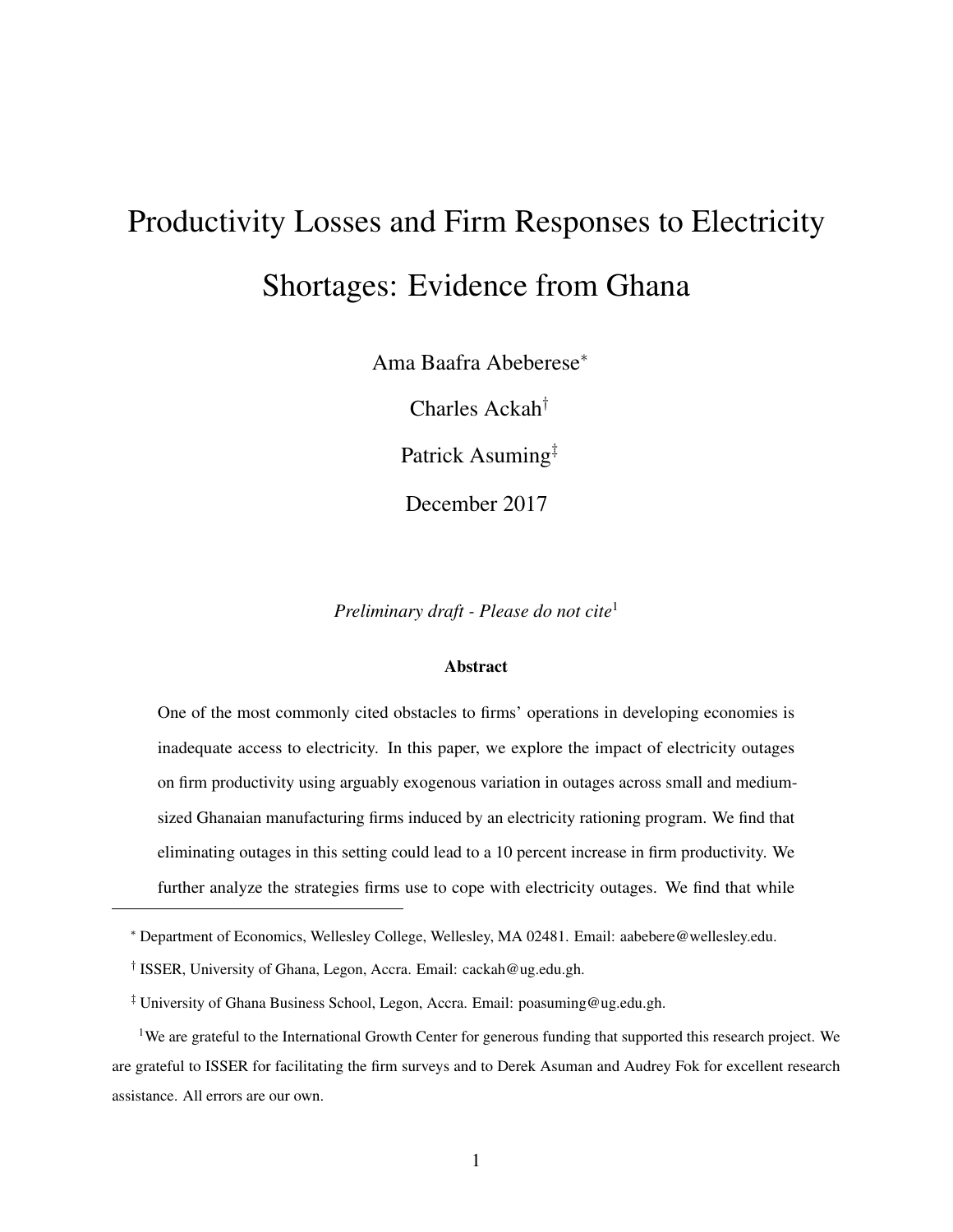strategies like using a generator, switching to less electricity-intensive production processes and changing production times are commonly used by firms, none of these are able to insulate firms from the negative impacts of electricity shortages on productivity. In fact, we find that one of the most commonly used strategies, using a generator, actually exacerbates the negative productivity impact by diverting firm capital from direct productive uses to the generation of electricity.

*JEL Classification Codes:* D24, H54, L20, O13, O14

## 1 Introduction

Beginning with the seminal work of Aschauer (1989), there has been a growing literature on the impact of infrastructure on economic growth. While there is an active literature on the effects of infrastructure on various facets of growth, there has been relatively little research on how infrastructure, in particular electricity, affects the behavior of firms. Electricity has become a critical input for most production processes especially as technological advancements in production have increased the reliance on electricity-dependent technologies.

Despite its potential to promote growth, electricity provision remains poor in most developing countries. An estimated 1.3 billion people worldwide are without electricity, over 95 percent of whom live in developing countries. In Africa alone, almost 600 million people lack electricity, representing approximately 60 percent of the continent's total population (International Energy Agency, 2011). Even where consumers are connected to the electric grid, electricity supply tends to be unreliable and plagued with frequent outages. For instance, manufacturing firms in Africa report an average of 56 days without electric power in a year (International Monetary Fund, 2008). In Ghana, the setting for this study, electricity was the most commonly cited constraint to firms' operations according to a 2007 World Bank survey. Almost 50 percent of firms surveyed ranked electricity as the most severe obstacle to their operations ahead of constraints such as access to finance, taxes and crime (World Bank, 2007). Since firms are an important engine of growth and electricity has increasingly become an essential input for firms, identifying how firms respond to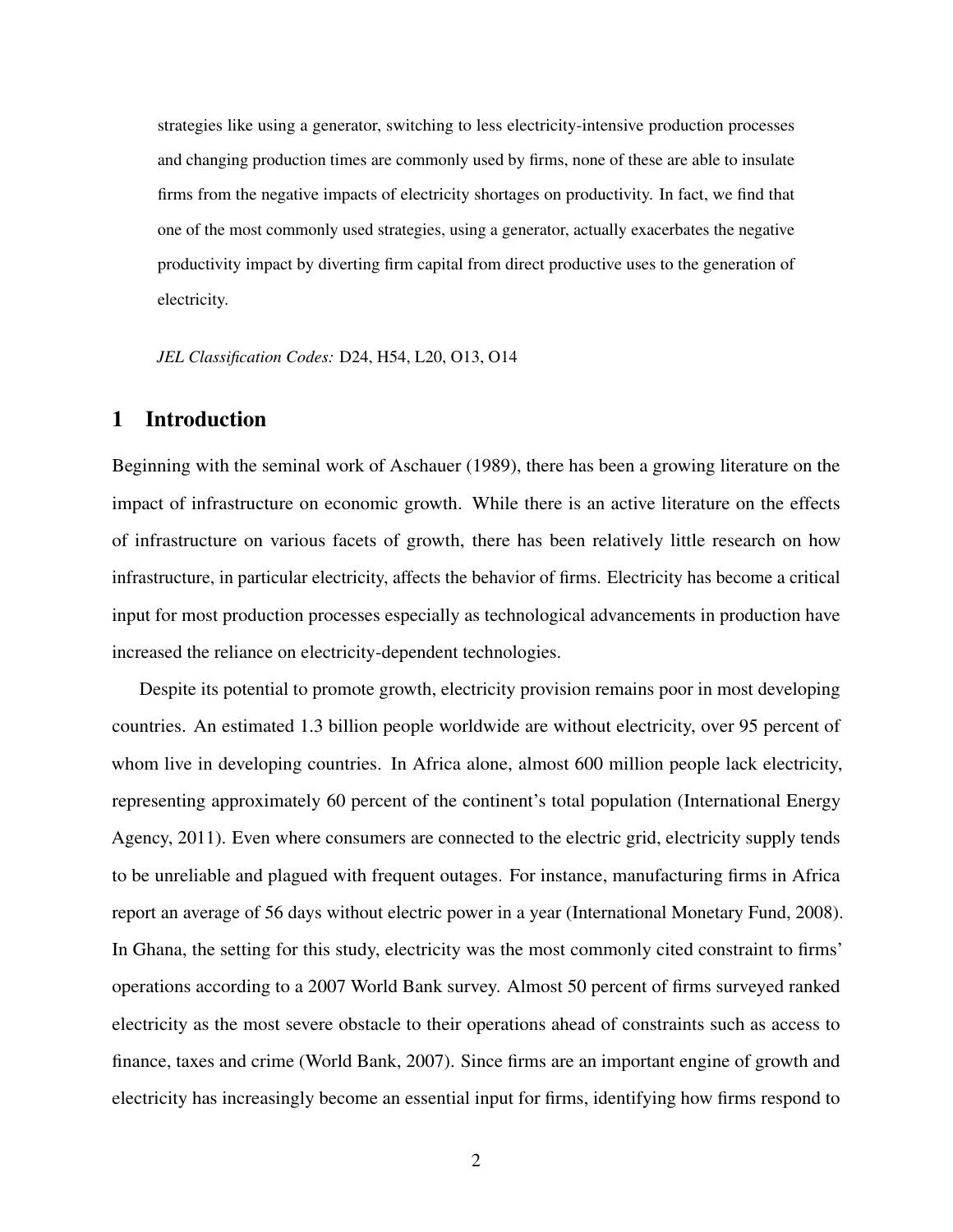electricity constraints is crucial for understanding the micro-foundations of growth in developing economies.

While a growing strand of literature has sought to identify the impact of electricity provision on firms,<sup>2</sup> there are some gaps in this literature that our paper seeks to fill.

First, although the existing literature has investigated the potential for inadequate provision of electricity to affect firm productivity,<sup>3</sup> there is little evidence on the strategies firms use to cope with electricity shortages and the extent to which these strategies effectively mitigate or exacerbate any productivity impacts. This gap is partly due to lack of data. Very few firm-level datasets provide information on firms' use of generators and other strategies for coping with inadequate electricity provision. These coping strategies may influence the impacts of inadequate electricity supply on firm productivity but the lack of data has made it difficult to analyze the existence and efficacy of these strategies.

Second, most existing studies have focused on large firms<sup>4</sup> perhaps by virtue of the fact that data tend to readily exist for this population. However, small and medium-sized firms may differ from large firms in substantial ways, such as a lowered ability to finance generator use. In particular, since the bulk of firms in developing countries fall in this population which is responsible for the majority of employment in these countries, it is essential to understand how this particular population responds to electricity constraints. Small and medium-sized firms are estimated to account for about 90 percent of businesses and over 50 percent of employment (International Finance Corporation, 2012). In Ghana, small and medium-sized firms are estimated to provide about 85 percent of manufacturing employment and contribute about 70 percent of the country's GDP (Government of Ghana, 2017).

<sup>2</sup>See, for example, Reinikka and Svensson (2002), Rud (2012a), Rud (2012b), Zuberi (2012), Alby, Dethier, and Straub (2013), Fisher-Vanden, Mansur, and Wang (2015), Allcott, Collard-Wexler, and O'Connell (2016), Hardy and McCasland (2017) and Abeberese (forthcoming).

<sup>3</sup>See, for example, Fisher-Vanden, Mansur, and Wang (2015) and Allcott, Collard-Wexler, and O'Connell (2016). <sup>4</sup>See, for example, Fisher-Vanden, Mansur, and Wang (2015) and Allcott, Collard-Wexler, and O'Connell (2016).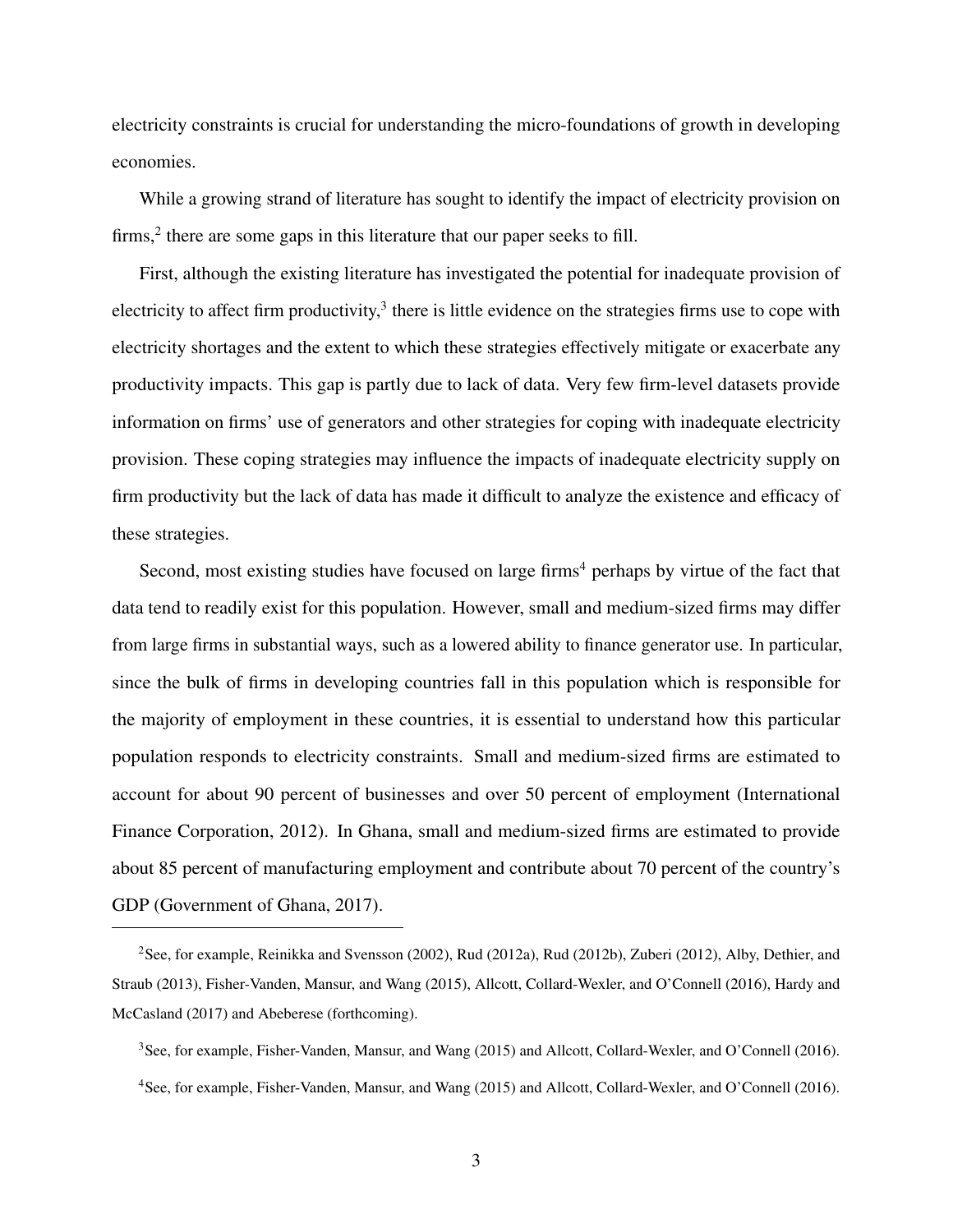To fill these gaps in the literature, we surveyed over 800 small and medium-sized manufacturing firms in Ghana and collected data for the years 2011 through 2015. Ghana has suffered several episodes of electricity crises with the most recent one resulting in an electricity rationing program that started in 2012 and ended in 2015. In addition to data on firms' products and inputs, we elicited information on firms' strategies for coping with electricity shortages. Using these data and the random variation across firms in electricity access induced by the rationing program, we assess the magnitude of productivity losses resulting from the lack of electricity and the ability of firms to mitigate these productivity losses.

Our results indicate that firms experienced reductions in productivity as a result of the lack of electricity. The productivity losses are of significant magnitude. The firms in our sample reported an average of 10 days with no electricity in a typical month. Our estimates suggest that reducing this number to zero, which would be consistent with the situation in most developed countries, could result in a 10 percent increase in both labor productivity and total factor productivity. We go beyond the existing literature to analyze how firms cope with the electricity outages. We find that the most common strategies used by firms included using a generator, switching to less electricity-intensive production processes and changing production times. We then investigate the ability of these strategies to alleviate the adverse impacts of electricity outages on productivity and find that none of the strategies successfully do so. In fact, firms that use generators to cope with outages exhibit a reduction in total factor productivity likely due to their capital accumulation being in the form of generators rather than capital that is used directly for production.

Our paper is most closely related to Fisher-Vanden, Mansur, and Wang (2015), Allcott, Collard-Wexler, and O'Connell (2016) and Hardy and McCasland (2017), who analyze the effects of electricity outages on firms. Fisher-Vanden, Mansur, and Wang (2015) find that, in response to shortages, manufacturing firms in China shifted from producing intermediate goods in-house to buying them and experienced no substantial productivity losses. Allcott, Collard-Wexler, and O'Connell (2016) similarly find no significant impact of outages on the productivity of manufacturing firms in India. Their results are in contrast to ours which indicate that firms experience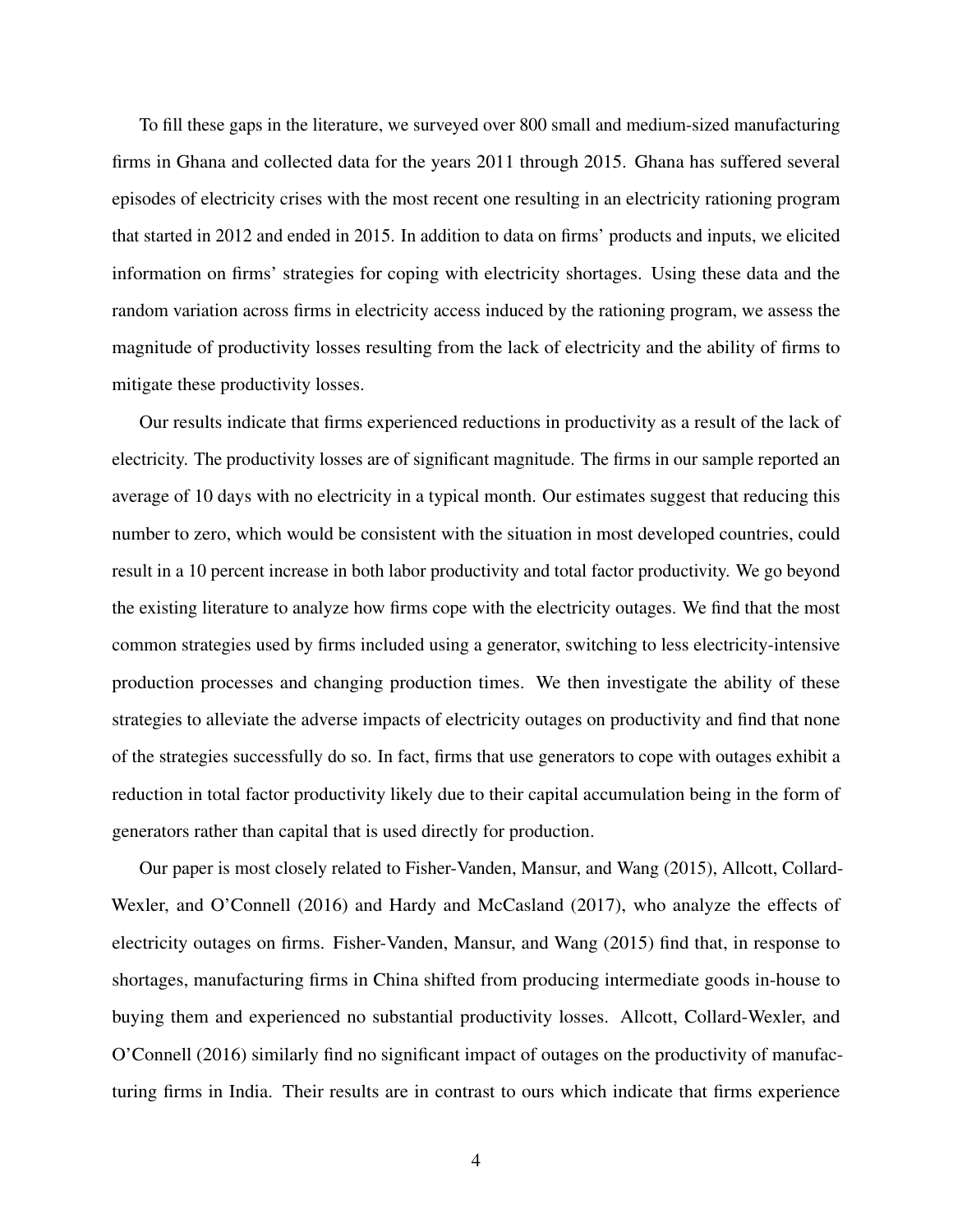significant productivity losses. This differences stems from the fact that while these papers focus on large firms, our paper focuses on small and medium-sized firms.<sup>5</sup> These smaller firms, in contrast to large firms, are unlikely to be involved in the in-house production of intermediate goods and may also have a limited ability to efficiently use generators to insure against outages due to the substantial economies of scale in generator use. As discussed above, in addition to understanding the impacts of electricity shortages on large firms, it is essential to understand the impacts on smaller firms since these firms tend to constitute the bulk of producers in developing economies and may differ in their ability to weather electricity outages. A notable exception which focuses on small firms is Hardy and McCasland (2017) who study small garment makers in Ghana and find some negative impact of electricity outages on labor productivity.

Another main point of departure from the existing literature is that our paper extends the analysis in these existing papers by directly analyzing how firms cope with these outages and the ability of these coping mechanisms to influence the impacts of outages. This analysis is important because, in the absence of uninterrupted electricity supply, an understanding of the efficacy of these coping mechanisms can help inform policies on positioning firms to better weather electricity shortages.

The rest of the paper is organized as follows. In Section 2, we describe the electricity rationing program in Ghana that we exploit for our analysis. In Section 3, we describe the survey and data used for our analysis. In Section 4, we discuss our empirical strategy and results. Finally, we conclude in Section 5.

# 2 Electricity Rationing in Ghana

Electricity generation in Ghana is primarily conducted by the Volta River Authority (VRA), a government-owned entity. VRA is responsible for 2,434 MW of installed generation capacity, which represents about 70 percent of total installed generation capacity in the country. Another government owned-entity, Bui Power Authority, accounts for about 10 percent of total installed

<sup>5</sup>For instance, the average number of workers in a firm in the sample in Allcott, Collard-Wexler, and O'Connell (2016) is 79. In contrast, the average number of workers in a firm in our sample is six.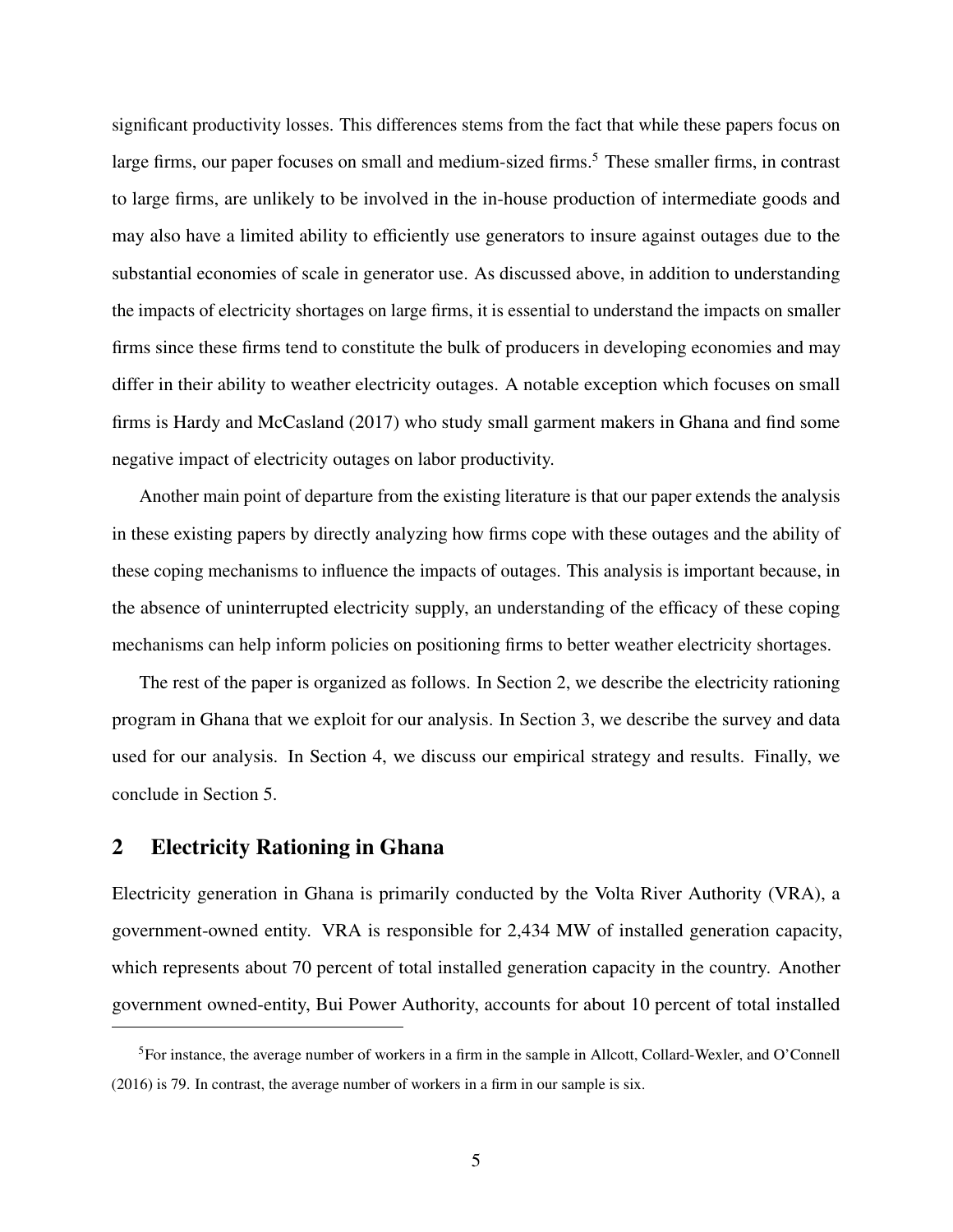generation capacity, while privately owned independent power producers account for the remaining 20 percent. Thermal and hydro generation, mainly from the Akosombo dam, account for about 55 and 45 percent, respectively, of the electricity generated in the country (Volta River Authority, 2017).

Electricity transmission is carried out by GRIDCo, while the Electricity Company of Ghana (ECG), Northern Electricity Distribution Company (NEDCo) and Enclave Power Company (EPC) are responsible for the distribution of electricity. ECG, which is government-owned, is the main distributor, with a market share of over 70 percent. NEDCo, also government-owned, is responsible for the northern part of the country, and EPC, which is privately-owned, is responsible for a free zone enclave in the city of Tema (Electricity Company of Ghana, 2017a). The cities in our sample are all located in regions served by ECG.

Ghana's electricity shortage crises date back to 1983 when a drought resulted in low levels of water that hampered the generation of hydroelectric power from the Akosombo dam. In response, power supply to consumers was curtailed. This crisis reoccurred in 1997-1998 and in 2007-2008, all driven by droughts. The latest electricity crisis started in 2012 and lasted until 2015. The primary drivers of this crisis included poor rainfall impeding the operation of the hydroelectric power plants, disruptions in the supply of gas from Nigeria to the thermal power plants due to infrastructure damage and gas being diverted to the domestic Nigerian market, and deteriorating electrical infrastructure (Oxford Business Group, 2017).

The resulting electricity shortage led ECG to put in place an electricity rationing program. The design of the rationing program was as follows. Areas of the country served by ECG are divided into over 500 service areas. These areas were put into three groups, A, B and C. In a given 36-hour period, each group would experience one twelve or thirteen-hour block (typically 6pm to 6am or 6am to 7pm) with no power and one twelve or thirteen-hour block in standby mode. In areas in standby mode, the power could go off if it was determined that the available electricity supply at the time was inadequate to meet electricity demand at that time. This implied that in any given 36-hour period, there was only one twelve or thirteen-hour block in which consumers in a given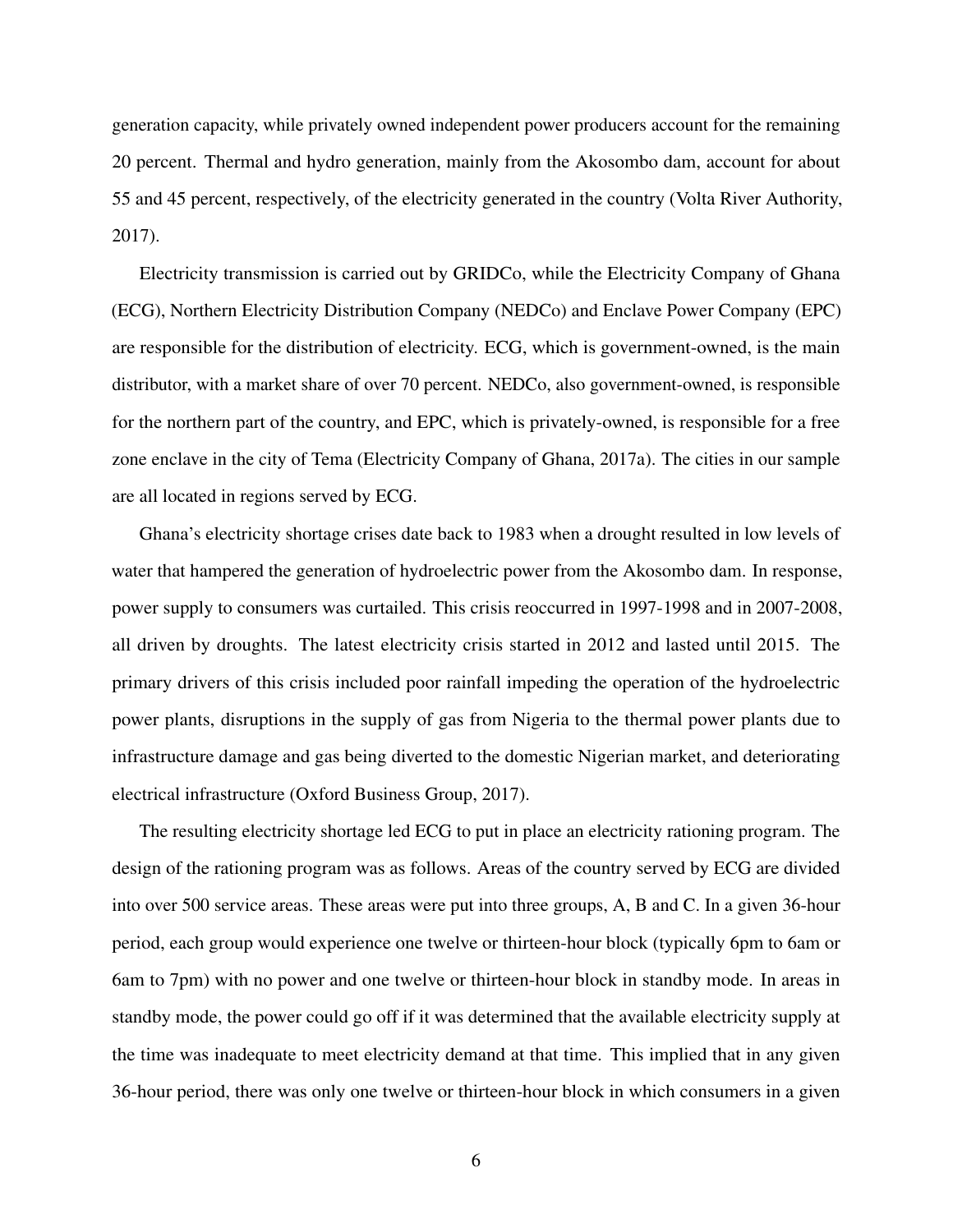area were guaranteed power. Figure 1 shows the electricity rationing schedule for February 6 to March 6, 2015, which was the typical schedule for any given month (Daily Graphic, 2015). The listed group (not in parentheses) would have no power in the indicated time block, while the group in parentheses would be in standby mode.

In addition to this rationing schedule, there could be unexpected outages as a result of electrical equipment being damaged due to a wide array of causes including adverse weather such as lightning, wind and rain, overheating, animals coming into contact with electrical equipment, fallen trees, etc. (Electricity Company of Ghana, 2017b).

The rationing schedule, with its guaranteed and standby modes, combined with sporadic outages due to damaged equipment led to a patchwork of outages that can be considered as good as random. We exploit the resulting random variation in outages across firms in our empirical analysis below.

#### 3 Data

The main source of data for the analysis in this paper is a survey of small and medium-sized manufacturing firms in Ghana that we conducted from August to September 2016. The survey collected firm-level data for the years 2011 through 2015.

The sample for the survey was derived from the first phase of the Ghana Integrated Business Establishment Survey (IBES). The IBES is an economic census of all business establishments across all sectors of the Ghanaian economy conducted by the Ghana Statistical Service in 2014-2015. From the IBES, we selected all small and medium-sized manufacturing firms located in the cities of Accra, Tema, Kumasi and Sekondi-Takoradi, the main industrial clusters in the country, for our survey. The universe of small and medium-sized manufacturing firms obtained from the IBES was 1,244 firms. We attempted to survey all of these firms. Of these, 73 firms refused to participate in the survey, 55 had folded up and 231 could not be located using the contact information obtained from the GSS. We, therefore, ended up surveying 885 firms. These firms operated in 20 distinct ISIC Rev. 4 2-digit industries in the following sectors: food and beverage products, textiles and wearing apparel, chemicals, metal, machinery and equipment, wood and wood products, and other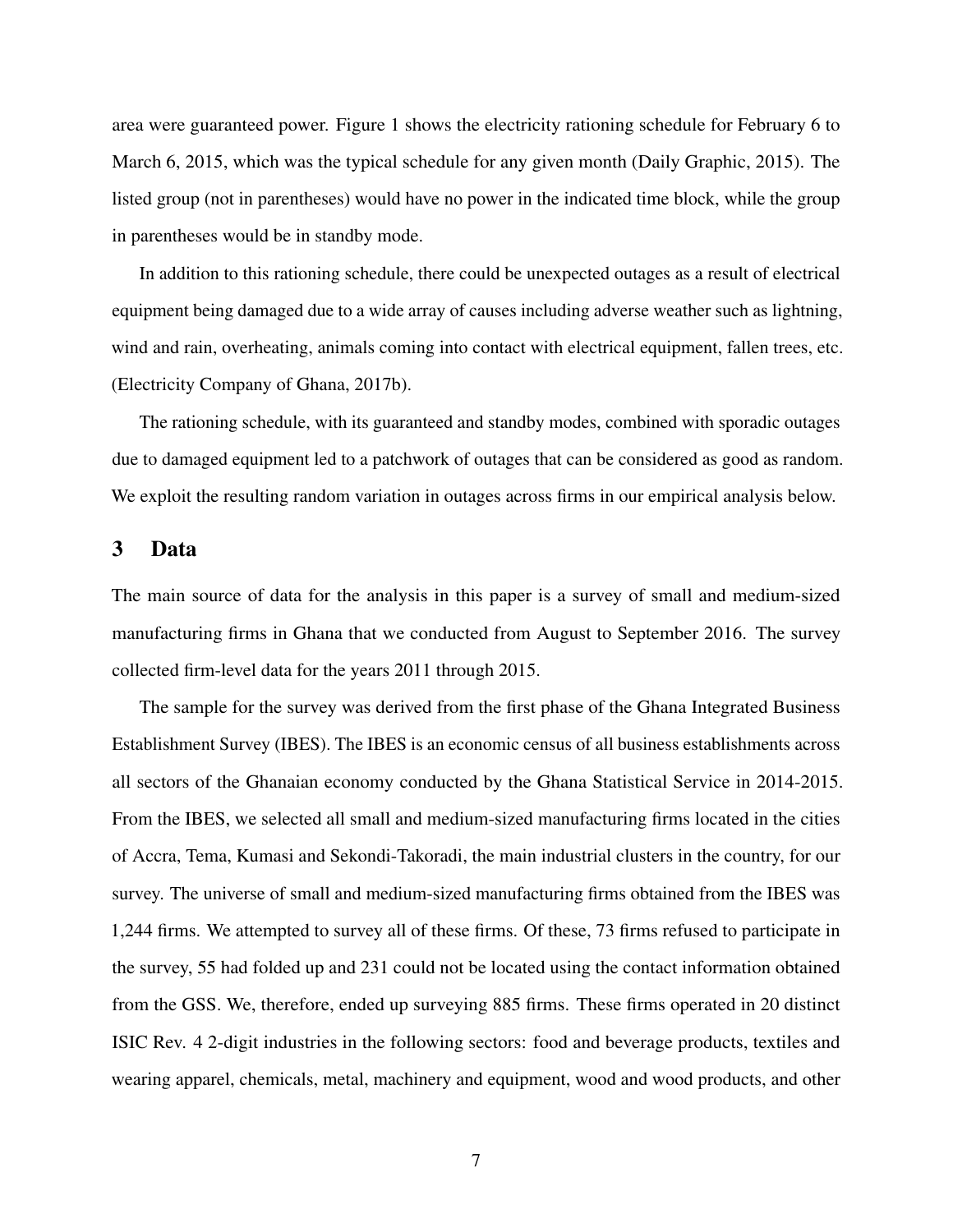manufacturing.

Data collected from the firms included information on output, inputs including electricity, capital, investment, labor, electricity outages and strategies for coping with outages. We deflate all monetary values to 2006 Ghanaian cedis using producer price indices from the Ghana Statistical Service. We deflate firm output with industry-specific producer price indices. We deflate machinery with the producer price index for machinery. We deflate all other variables with the overall producer price index. To reduce the influence of outliers, we "winsorize" firm-level variables within each year by setting values below the 1st percentile to the value at the 1st percentile and values above the 99th percentile to the value at the 99th percentile.

Table 1 provides summary statistics for the sample. The average firm in our sample is relatively small, with only about 6 workers. On average, firms experience about 10 days of outages in a month. About a quarter of firms use a generator and about 16 percent of electricity consumed comes from generators.

#### 4 Econometric Analysis

#### 4.1 Empirical Strategy

As discussed in Section 2, given the nature of the rationing schedule and sporadic power outages, we consider the number of outages experienced by a firm to be as good as random. We, therefore, analyze the impact of electricity shortages on firm outcomes by making use of this random variation in outages.

The estimating equation we use is as follows:

$$
y_{ijct} = \beta_0 + \beta_1 outage \, days_{ijct} + \lambda_i + \eta_{jt} + \delta_{ct} + \epsilon_{ijct}
$$
\n<sup>(1)</sup>

 $y_{ijct}$  is an outcome for firm i in industry j in city c in year t and *outage days* $_{ijct}$  is the average number of days on which the firm experienced power outages in a month.

Despite the arguably random nature of outages, we take several precautions to address any potential endogeneity. First, we include firm fixed effects in all regressions to account for any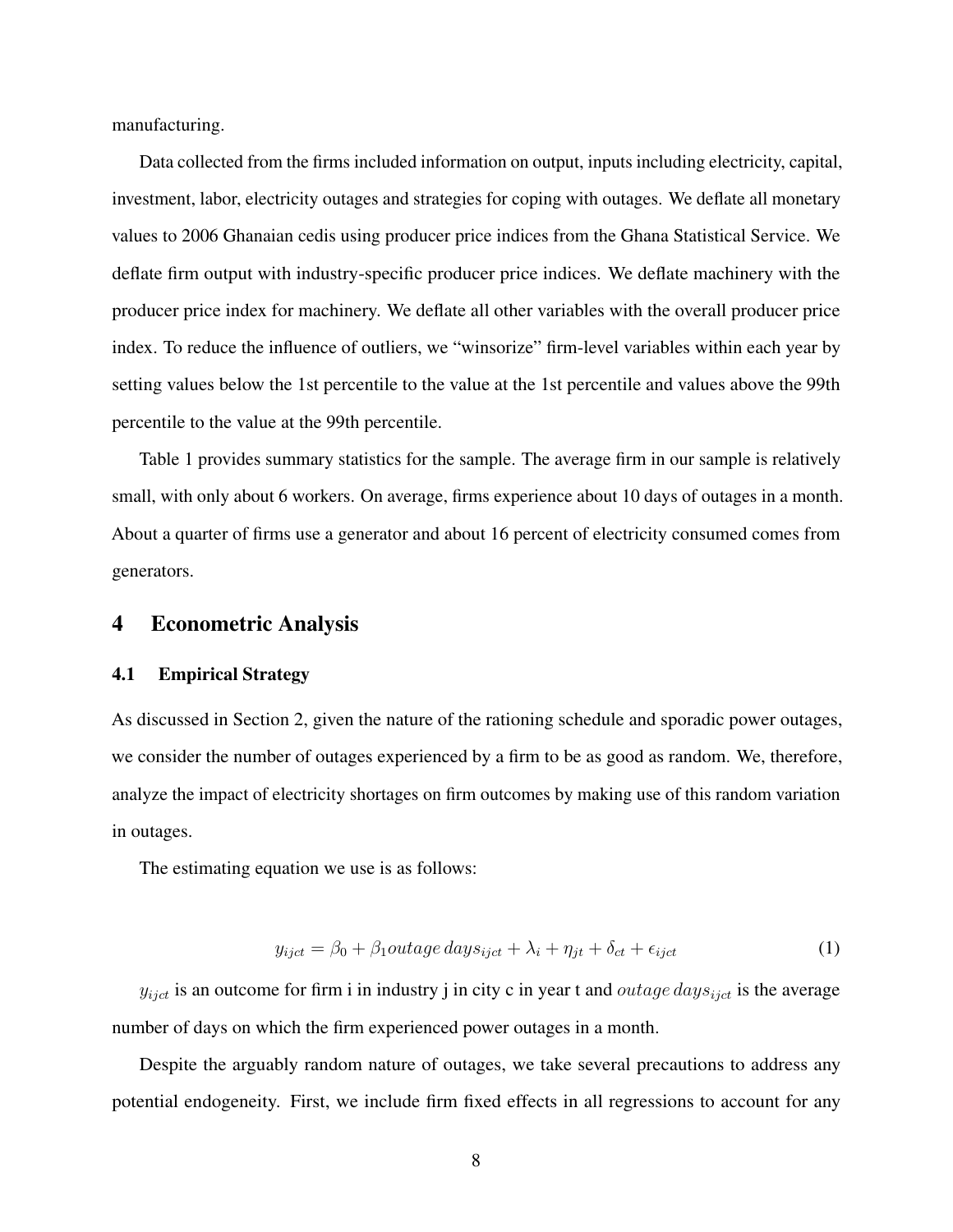time-invariant firm characteristics which could potentially simultaneously affect both a firm's outage frequency and its other outcomes. Second, we include industry-year fixed effects to control for shocks that affect all firms in a particular industry. We also include city-year fixed effects to control for shocks that affect all firms in a particular city. Thus,  $\beta_1$  is an estimate of the effect of an increase in the outages experienced by a firm on its outcomes, controlling for any other shocks in the firm's industry and location. We cluster standard errors at the firm level to account for serial correlation within firms.

#### 4.2 Effect of Outages on Productivity

Table 2 reports the results from estimating equation (1) with labor productivity and total factor productivity as the outcomes of interest. We calculate labor productivity as the ratio of the firm's value added to its number of workers. We calculate total factor productivity following the method in Levinsohn and Petrin  $(2003)$ .<sup>6</sup> The firm is considered to follow a production function with capital, labor, electricity and raw materials as its inputs. In estimating total factor productivity, the firm's raw materials are used as a proxy for its unobserved productivity shocks.

The estimates in Table 2 indicate that power outages result in a reduction in labor productivity and total factor productivity. The magnitudes of the estimates suggest economically meaningful impacts. One extra day of outages each month results in about a one percent reduction in labor productivity and total factor productivity. The average number of days with outages in a month in the sample is  $10<sup>7</sup>$ . Thus, the estimates suggest that reducing this number to zero, which is a common scenario in most developed countries, could increase productivity by a non-trivial 10 percent.

We try to unpack this negative impact of outages on productivity by looking at the impact on output and production inputs. Table 3 presents the results from this analysis. The results indicate

<sup>6</sup>This calculation is implemented in Stata using the *levpet* command. The estimations are carried out separately by industry.

 $7$ This number is consistent with the data from the World Bank's enterprise surveys in Ghana, which show that the number of outages in a typical month reported by Ghanaian firms was 9.5 and 8.4 in 2007 and 2013, respectively (World Bank, 2007, 2013).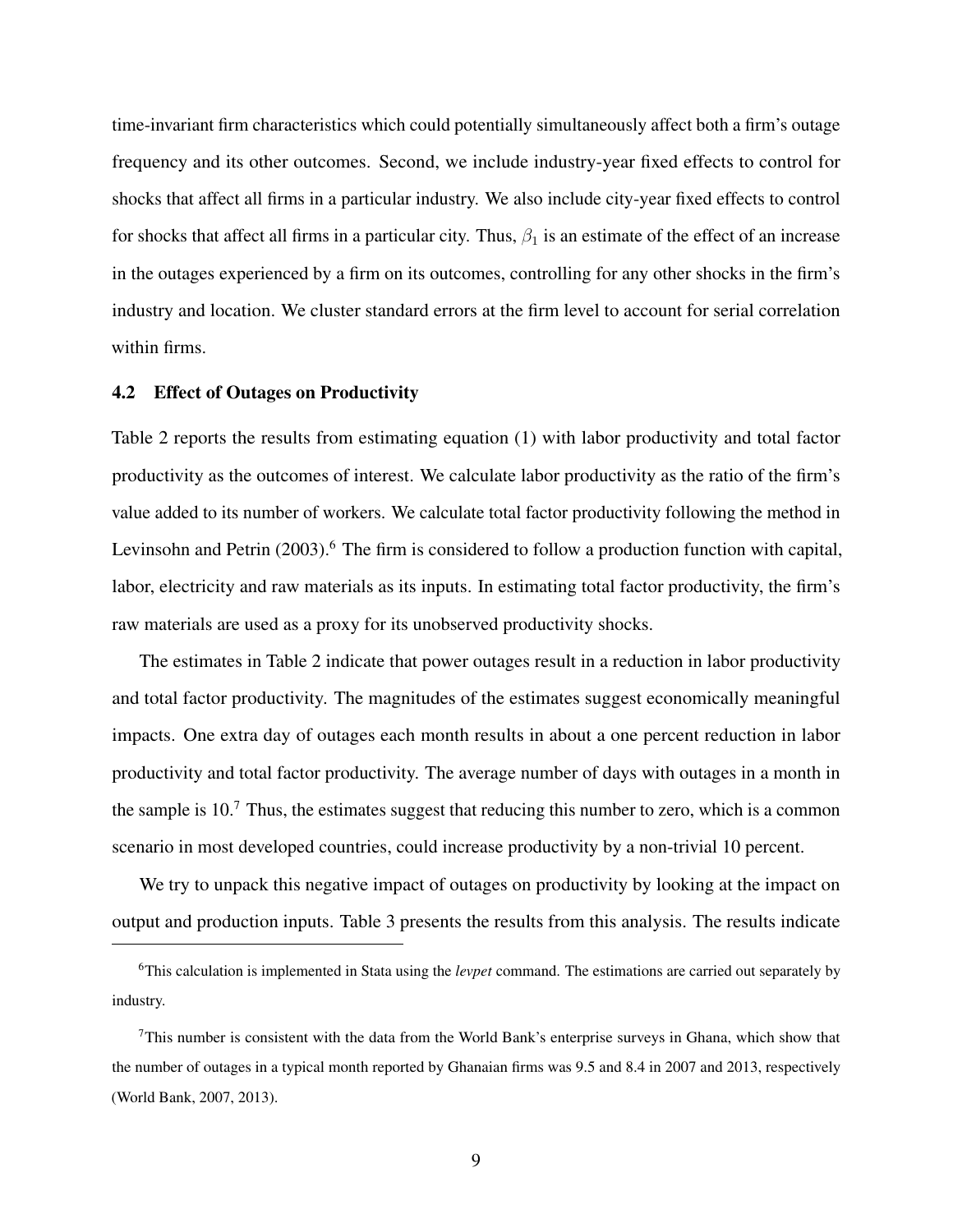that while output falls due to outages (Column 1), there is no statistically significant impact of outages on the number of workers used by the firm (Column 2). The estimates in Columns 3 and 4 indicate that outages result in a reduction in raw materials and some reduction in the firm's stock of machinery. These results suggest that, while firms may flexibly alter inputs such as machinery and raw materials in response to electricity shortages, some inputs such as labor tend to be less flexible potentially owing to rigidities in the labor market. In particular, the reduction in labor productivity may stem from the reduction in the amount of capital available to workers.

#### 4.3 Firms' Strategies in Response to Outages

We next analyze the strategies firms use to mitigate the impacts of electricity shortages and the effectiveness of these strategies in curtailing negative productivity impacts. In the survey, we asked firms if they had used any of eleven strategies to cope with power outages. The eleven strategies are as follows:

- 1. Used a generator
- 2. Changed time of day during which production took place
- 3. Changed production process to a less electricity-reliant one
- 4. Stopped producing electricity-intensive products
- 5. Started producing less electricity-intensive products
- 6. Laid off workers
- 7. Changed location of enterprise
- 8. Took insurance policy
- 9. Reduced shifts
- 10. Operated fewer hours
- 11. Temporarily suspended production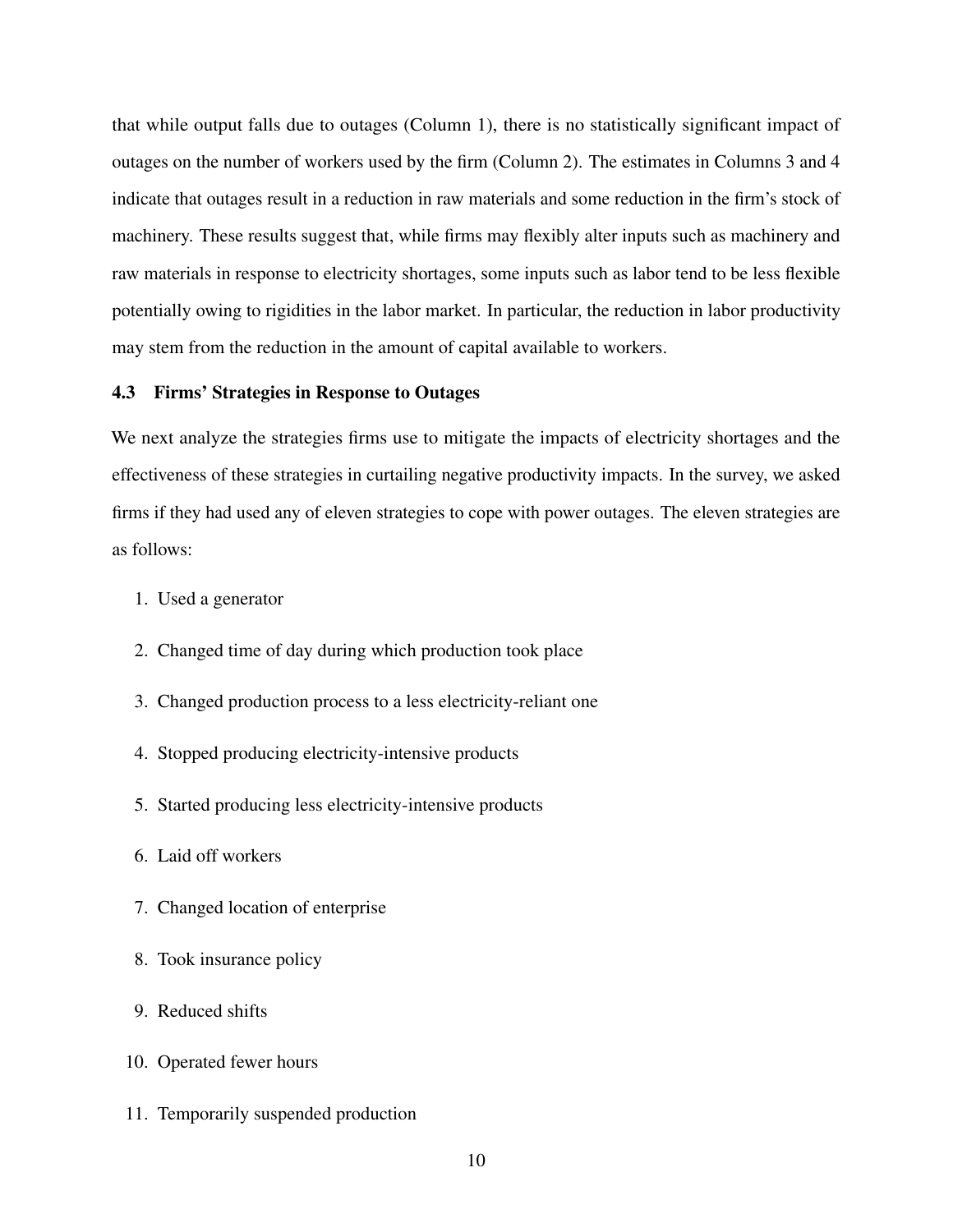Table 4 reports the results from estimating equation (1) where the outcome variable is a dummy variable equal to one if the firm used the indicated strategy and zero otherwise. The results show that firms used a generator, changed the time of day during which production took place, changed their production process to a less electricity-reliant one, stopped producing electricity-intensive products, operated fewer hours and temporarily suspended production in response to power outages. The most common responses were using a generator and operating fewer hours.

While firms stopped producing electricity-intensive products, they were unlikely to start producing less electricity-intensive products suggesting that it is more feasible for firms to reduce rather than expand their product scope. Corroborating the result in Column 2 of Table 3 that there was no change in the number of workers used by the firm, Column 6 of Table 4 shows that firms were unlikely to lay off workers in response to power outages. Although unable to lay off workers, firms were able to modify the amount of labor used by cutting down the number of hours of operation as shown in Column 10 of Table 4. Other strategies unlikely to be used by firms included changing location, taking an insurance policy and reducing shifts. Overall, firms appear to cope with electricity outages by producing their own electricity via generators, reducing the amount of time they operate and reducing their reliance on electricity by changing their production processes and dropping products.

To assess the accuracy of firms' reports of the strategies used, we check if there are changes in variables that would be consistent with the strategies reported. In Table 5 we regress various firm outcomes on the number of outage days and dummy variables for each of the strategies listed above. In Column 1, we find that the generated share of electricity went up for firms that reported using generators as a coping strategy as indicated by the statistically significant and positive coefficient on the dummy variable for generator use. In Column 2, we find that the number of workers used fell for those firms that reported laying off workers and temporarily suspending production in response to power outages.

Finally, in Column 3, the amount of machinery is positively related to using a generator and negatively related to laying off workers. Although firms may have reduced their use of electricity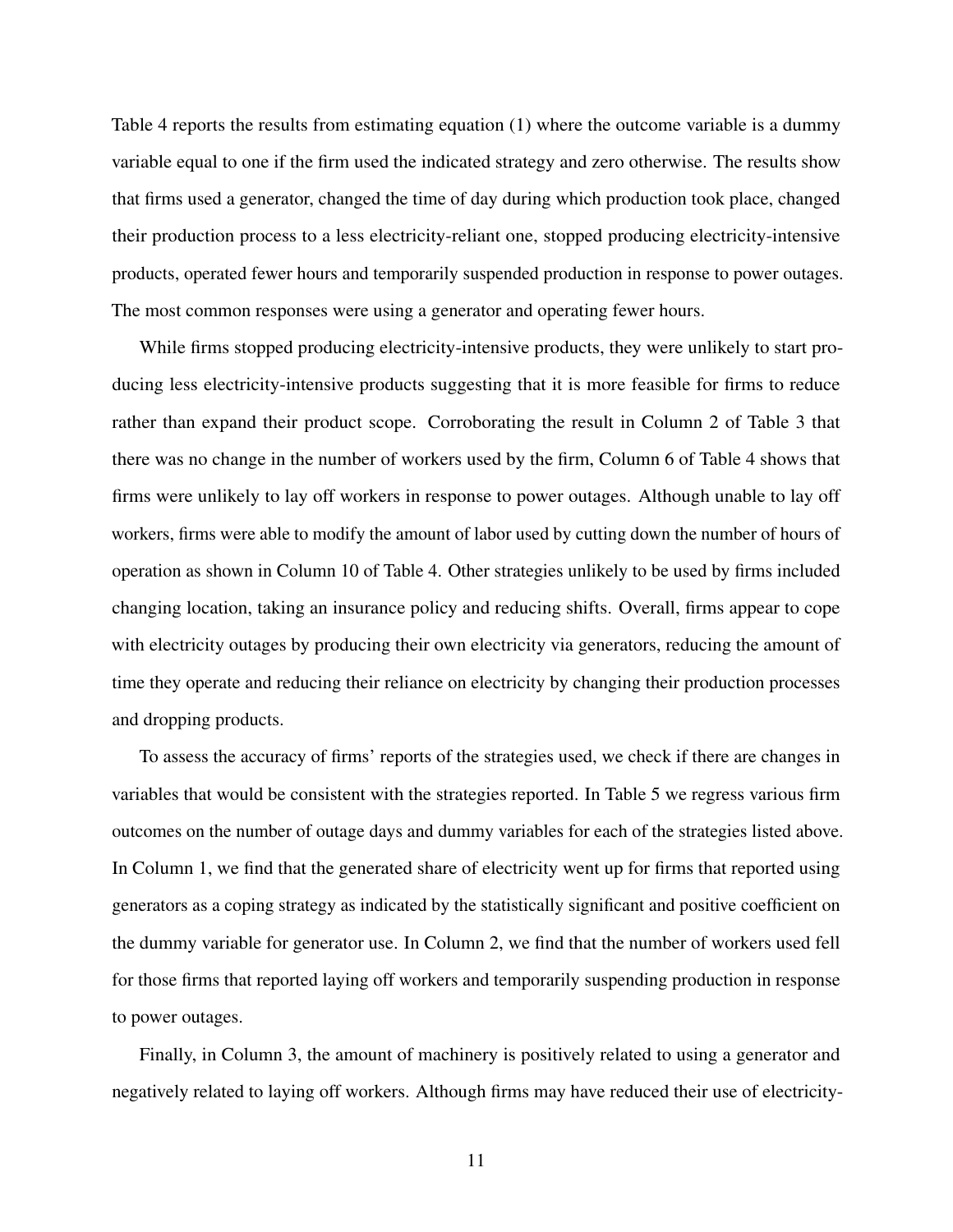reliant machinery as suggested by the negative impact of outages on machinery seen in Column 3 of Table 3, they may have increased their use of machinery, specifically generators, to generate their own electricity to cope with the power outages. This is consistent with the result in Column 3 of Table 5 that there was an increase in machinery for firms that used generators. In summary, firm outcomes change in ways that are consistent with the strategies reported by firms, validating firms' reports of how they coped with electricity shortages.

Are these strategies effective in mitigating the negative impacts of power outages? We turn to this question in Table 6. We regress firm output and productivity measures on dummy variables for each of the strategies, controlling for the number of days with outages. In Column 1 of Table 6, none of the dummy variables for the strategies have a statistically significant positive coefficient indicating that none of the strategies were effective in reducing the negative impact of outages on output. The same is true for the regressions for labor productivity and total factor productivity in Columns 2 and 3, respectively. In fact, in Column 3, we find that total factor productivity fell for firms that used generators as a coping strategy. This suggests that while the addition of generators increased the capital stock, the amount of electricity firms were able to generate themselves was inadequate for boosting output significantly.

#### 4.4 Firms' Willingness to Pay for Uninterrupted Electricity

We asked firms how much more they would be willing to pay for uninterrupted electricity from the public grid. As shown in Column 1 of Table 7, firms report that they are willing to pay, on average, 12.6 percent more for uninterrupted electricity. We also find that firms pay a high premium to generate their own electricity relative to buying electricity from the public grid, in line with the fact that electricity generation entails high fixed costs and these firms are relatively small. As shown in Column 2 of Table 7, the cost of self-generated electricity is on average 322 percent more than the cost of electricity from the public grid. Interestingly, the premium firms are willing to pay for uninterrupted electricity from the public grid is substantially smaller than the premium for generating electricity on their own. This large difference suggests a lack of trust in the public utility improving the quality of electricity even with higher electricity prices.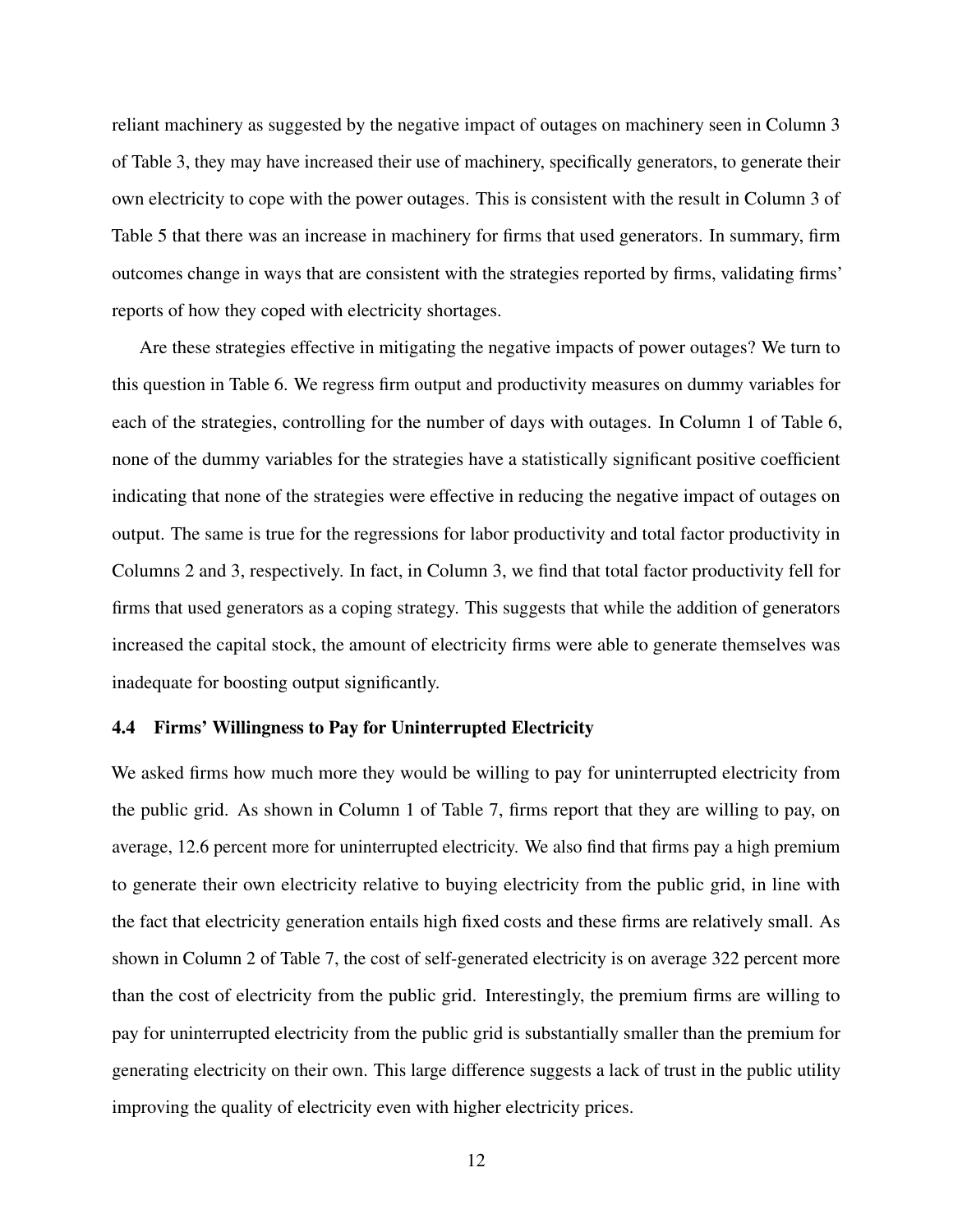## 5 Conclusion

Despite the potential for the pervasiveness of power outages in many developing economies to hamper growth, there has been relatively little work on understanding the implications of power outages for firms. Using random variation in power outages among manufacturing firms in Ghana induced by a rationing program, we attempt to understand the impact of power outages on the productivity of firms and the effectiveness of firms' coping mechanisms. We draw two main conclusions from the analysis in this paper.

First, power outages have a significant negative impact on productivity. Our estimates suggest that, for instance, reducing the number of days in a month with outages from the average of about 10 in Ghana to none, as is the typical case in most developed countries, has the potential to increase productivity by 10 percent.

Second, the strategies that firms employ to cope with power outages are unable to insulate them from the negative productivity impacts of these outages. The most commonly used strategies include using a generator, switching to less electricity-intensive production processes, changing production times and temporarily suspending production. In fact, we find that one of the most common strategies employed worldwide, the use of a generator, is unable to alleviate the negative productivity impact by potentially diverting firm resources from direct productive uses to in-house generation of electricity which tends to be far costlier than purchasing electricity from the public grid due to the substantial economies of scale in electricity generation.

Our findings carry some policy implications. The significant productivity losses and the inability of firms to employ effective strategies to cope with outages suggest that reliable electricity supply can generate increases in productivity. Since firms report that they are willing to pay a premium for uninterrupted electricity, policymakers can make key investments in infrastructure to improve electricity supply even if that implies increasing electricity prices. It should however be noted that the premium firms are willing to pay for uninterrupted electricity is far lower than the premium they pay to generate their own electricity relative to buying electricity from the public grid. This large discrepancy suggests a lack of trust in the public utility's ability to follow through on improving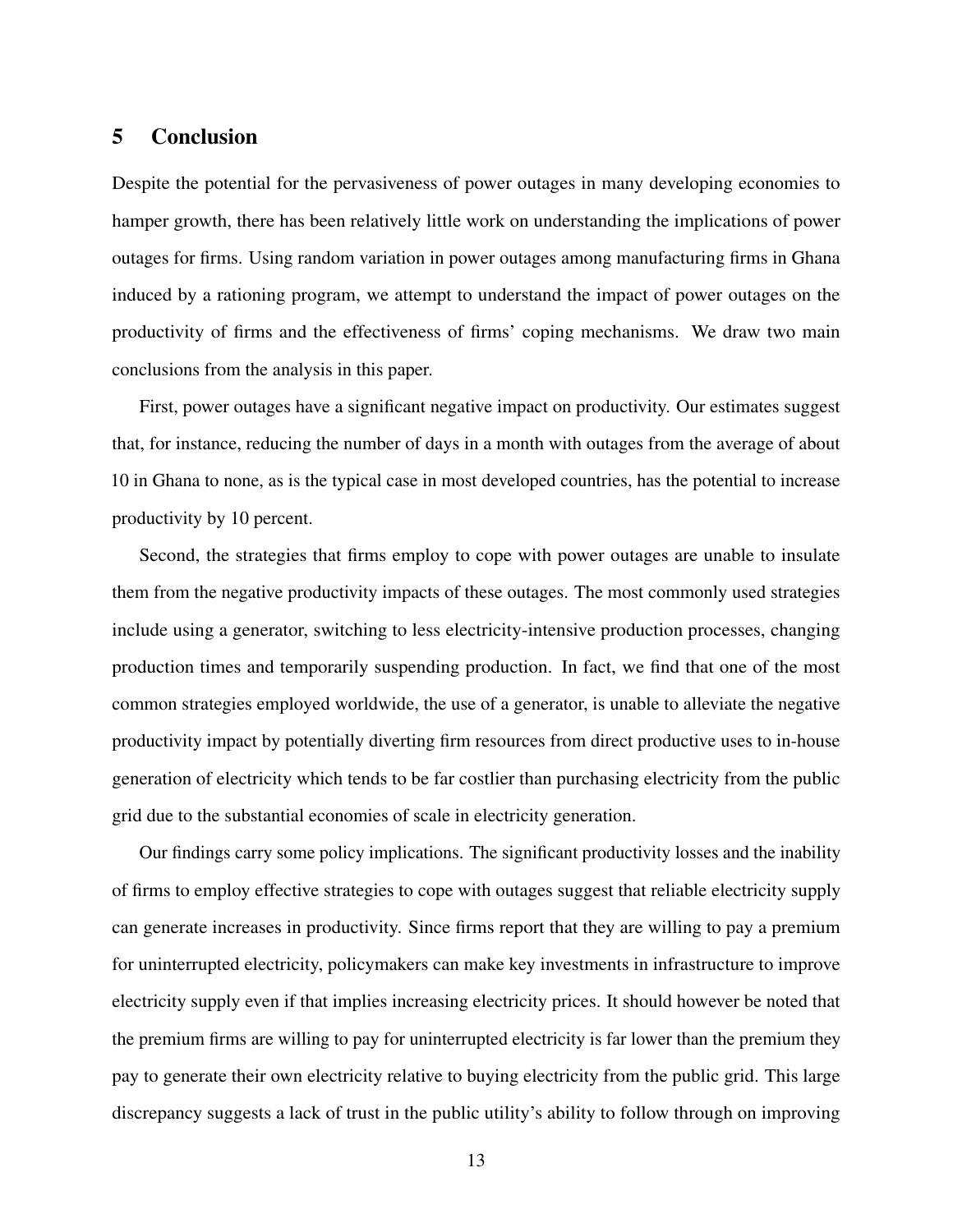electricity reliability. Policymakers should therefore consider addressing this potential lack of trust.

Additionally, in the absence of reliable electricity supply from the public grid, our analysis of the effectiveness of firms' coping mechanisms in alleviating the impacts of electricity shortages highlight potential ways in which policymakers can position firms to better cope with outages. For instance, generator sharing among firms could be encouraged to unlock economies of scale in in-house generation of electricity and allow firms to direct more of their resources towards capital directly used for production rather than generators.

Finally, while entry and exit are dimensions along which firms may respond to electricity constraints, we are unable to analyze these since our study uses a retrospective panel. Entry and exit are important responses that future research could explore.

# **References**

- [1] Abeberese, Ama Baafra. Forthcoming. "Electricity Cost and Firm Performance: Evidence from India." *Review of Economics and Statistics*.
- [2] Alby, Philippe, Jean-Jacques Dethier, and Stephane Straub. 2013. "Firms Operating under Electricity Constraints in Developing Countries." *World Bank Economic Review* 27(1): 109- 132.
- [3] Allcott, Hunt, Allan Collard-Wexler, and Stephen D. O'Connell. 2016. "How Do Electricity Shortages Affect Industry? Evidence from India." *American Economic Review* 106(3): 587- 624.
- [4] Aschauer, D.A. 1989. "Is Public Expenditure Productive?" *Journal of Monetary Economics*, 23(2): 177–200.
- [5] Daily Graphic. 2015. "ECG Releases 'Dumsor' Timetable." www.graphic.com.gh/news/general-news/ecg-releases-dumsor-timetable.html (accessed March 27, 2017).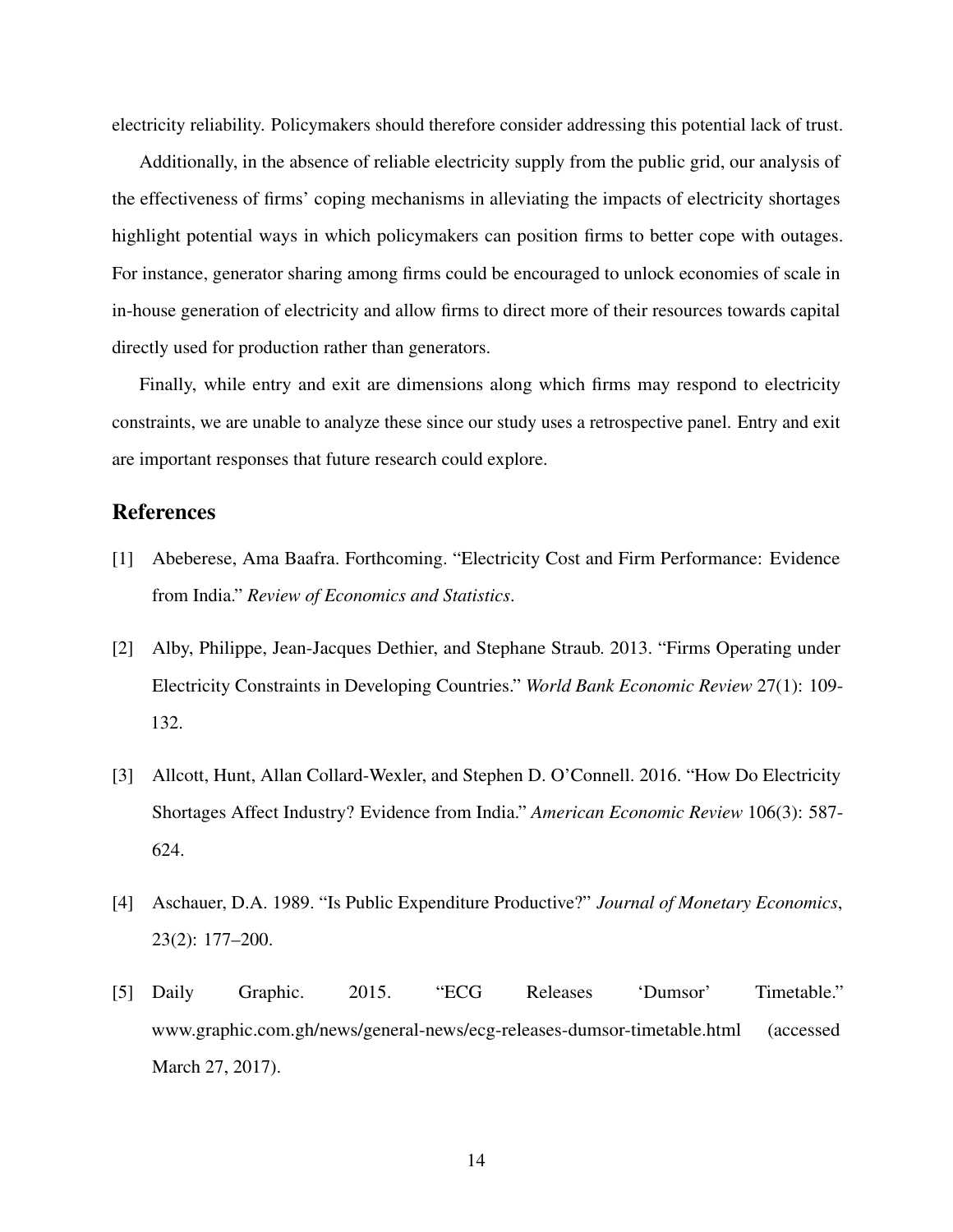- [6] Electricity Company of Ghana. 2017a. "About the Power Sector in Ghana ." www.ecgonline.info/index.php/about-the-power-sector-in-ghana.html (accessed March 27, 2017).
- [7] . 2017b. "Frequently Asked Questions Outages." www.ecgonline.info/index.php/customer-care/outage-center/outages-faqs.html (accessed March 27, 2017).
- [8] Fisher-Vanden, Karen, Erin T. Mansur, and Qiong (Juliana) Wang. 2015. "Electricity Shortages and Firm Productivity: Evidence from China's Industrial Firms." *Journal of Development Economics* 114 (2015): 172-188.
- [9] Government of Ghana. 2017. "Empowering SMEs in Ghana for Global Competitiveness." www.eservices.gov.gh/Pages/Empowering-SMEs-in-Ghana-for-Global-Competitiveness.aspx (accessed March 29, 2017).
- [10] Hardy, Morgan, and Jamie McCasland. "Lights Off, Lights On: The Effects of Electricity Shortages on Small Firms." Unpublished manuscript, Department of Economics, New York University.
- [11] International Energy Agency. 2011. *Energy for All: Financing Access for the Poor. Special Early Excerpt of the World Energy Outlook 2011*. Paris: IEA.
- [12] International Finance Corporation. 2012. "IFC and Small and Medium Enterprises." www.ifc.org/wps/wcm/connect/967d26804b7eee0986a5c6bbd578891b/IFC-SME-Factsheet2012.pdf?MOD=AJPERES (accessed March 29, 2017).
- [13] International Monetary Fund. 2008. *Regional Economic Outlook: Sub-Saharan Africa*. Washington: International Monetary Fund.
- [14] Levinsohn, James, and Amil Petrin. 2003. "Estimating Production Functions Using Inputs to Control for Unobservables." *Review of Economic Studies*, 70(2): 317–341.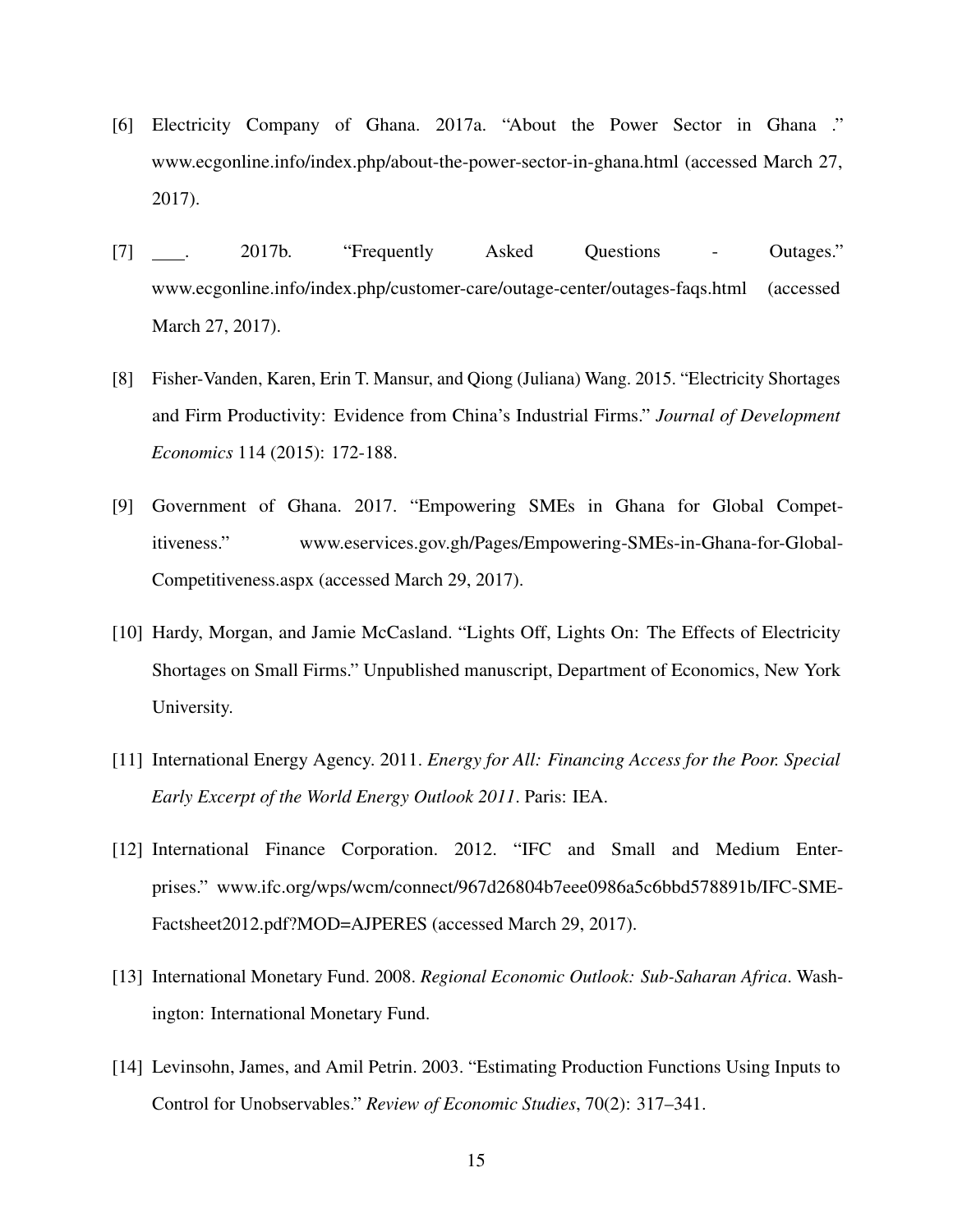- [15] Oxford Business Group. 2017. "Projects in Pipeline to Improve Grid Stability in Ghana's Utilities Sector." www.oxfordbusinessgroup.com/overview/balance-power-number-projectspipeline-are-expected-improve-grid-reliability (accessed March 29, 2017).
- [16] Reinikka, Ritva, and Jakob Svensson. 2002. "Coping with Poor Public Capital." *Journal of Development Economics* 69(1): 51-69.
- [17] Rud, Juan Pablo. 2012a. "Electricity Provision and Industrial Development: Evidence from India." *Journal of Development Economics* 97(2): 352-367.
- [18] . 2012b. "Infrastructure Regulation and Reallocations within Industry: Theory and Evidence from Indian Firms." *Journal of Development Economics* 99(1): 116-127.
- [19] Volta River Authority. 2017. "Power Generation: Facts & Figures." www.vra.com/resources/facts.php (accessed March 29, 2017).
- [20] World Bank. 2007. "Enterprise Surveys." World Bank. www.enterprisesurveys.org (accessed November 14, 2008).
- [21] . 2013. "Enterprise Surveys." World Bank. www.enterprisesurveys.org (accessed February 9, 2017).
- [22] Zuberi, James. 2012. "Estimating the Cost of Power Outages for Large Scale Manufacturing Firms." Unpublished manuscript, Department of Economics, University of California, Berkeley.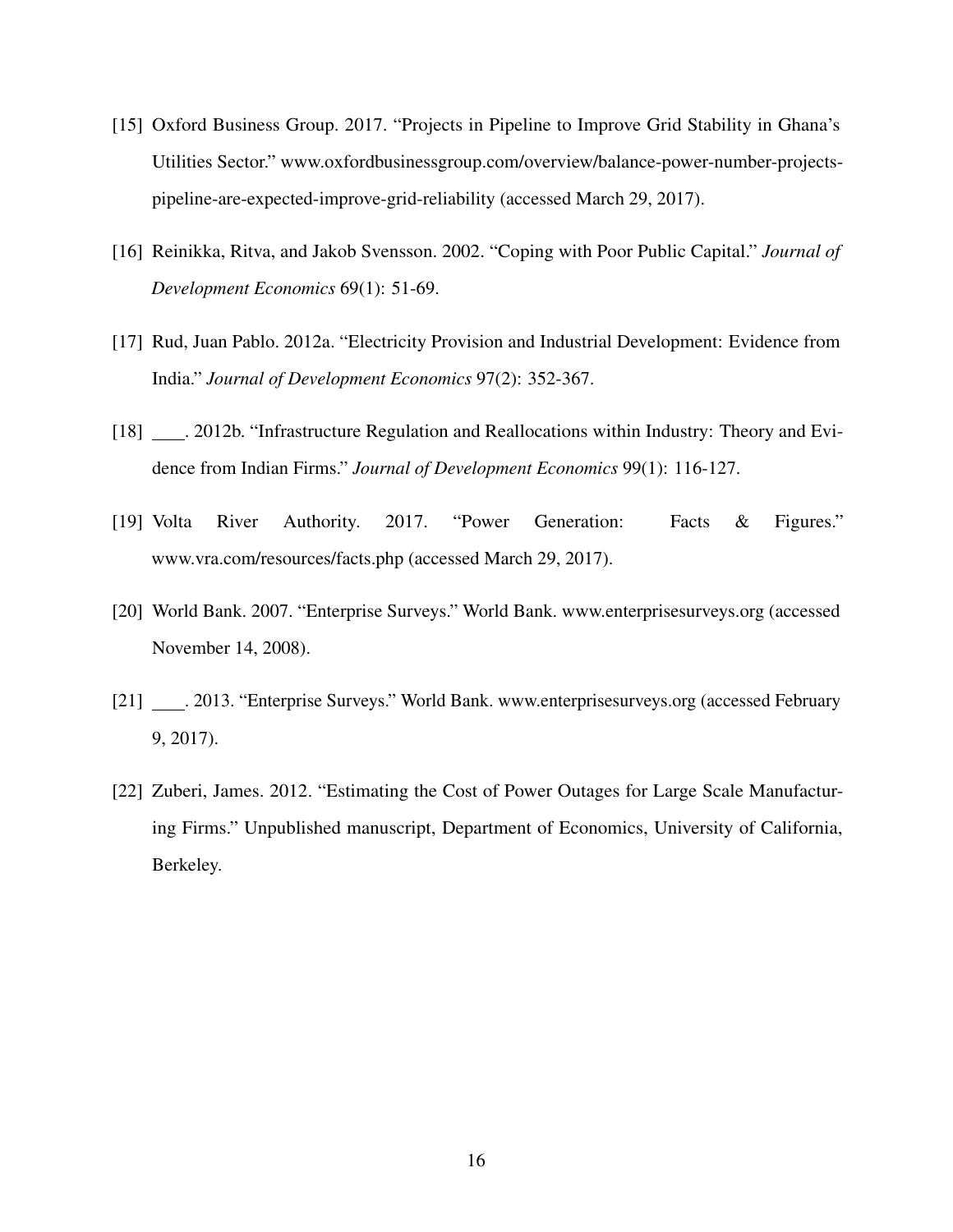

# **SHEDDING GUIDE**

The Electricity Company of Ghana wishes to inform its cherished customers that due to generation shortfall it has become necessary to publish this load shedding guide.

All Communities in the bracket are on loadshedding, but all or some may not go off depending on the quantum of power to be shed.

|                                 | <b>FRIDAY</b><br>06/02/2015 | <b>SATURDAY</b><br>07/02/2015 | <b>SUNDAY</b><br>08/02/2015 | <b>MONDAY</b><br>09/02/2015 | <b>TUESDAY</b><br>10/02/2015 | <b>WEDNESDAY</b><br>11/01/2015 | <b>THURSDAY</b><br>12/02/2015 |
|---------------------------------|-----------------------------|-------------------------------|-----------------------------|-----------------------------|------------------------------|--------------------------------|-------------------------------|
| DAY<br><b>6AM TO 7PM</b>        | B; (A)                      | C; (B)                        | A; (C)                      | B; (A)                      | C; (B)                       | A; (C)                         | B; (A)                        |
| <b>NIGHT 6PM TO 6AM</b>         | A; (C)                      | B; (A)                        | C; (B)                      | A; (C)                      | $B$ ; $(A)$                  | C; (B)                         | A; (C)                        |
|                                 | <b>FRIDAY</b><br>13/02/2015 | <b>SATURDAY</b><br>14/02/2015 | <b>SUNDAY</b><br>15/02/2015 | <b>MONDAY</b><br>16/02/2015 | <b>TUESDAY</b><br>17/02/2015 | <b>WEDNESDAY</b><br>18/01/2015 | <b>THURSDAY</b><br>19/02/2015 |
| <b>DAY</b><br><b>6AM TO 7PM</b> | C; (B)                      | A; (C)                        | B; (A)                      | C; (B)                      | A; (C)                       | B; (A)                         | C; (B)                        |
| <b>NIGHT 6PM TO 6AM</b>         | B; (A)                      | C; (B)                        | A; (C)                      | B; (A)                      | C; (B)                       | A; (C)                         | B; (A)                        |
|                                 | <b>FRIDAY</b><br>20/02/2015 | <b>SATURDAY</b><br>21/02/2015 | <b>SUNDAY</b><br>22/02/2015 | <b>MONDAY</b><br>23/02/2015 | <b>TUESDAY</b><br>24/02/2015 | <b>WEDNESDAY</b><br>25/01/2015 | <b>THURSDAY</b><br>26/02/2015 |
| DAY 6AM TO 7PM                  | A; (C)                      | B; (A)                        | C; (B)                      | A; (C)                      | B; (A)                       | C; (B)                         | A; (C)                        |
| <b>NIGHT 6PM TO 6AM</b>         | C; (B)                      | A; (C)                        | B; (A)                      | C; (B)                      | A; (C)                       | B; (A)                         | C; (B)                        |
|                                 | <b>FRIDAY</b><br>27/02/2015 | <b>SATURDAY</b><br>28/02/2015 | <b>SUNDAY</b><br>01/03/2015 | <b>MONDAY</b><br>02/03/2015 | <b>TUESDAY</b><br>03/03/2015 | <b>WEDNESDAY</b><br>04/03/2015 | <b>THURSDAY</b><br>05/03/2015 |
| DAY<br><b>6AM TO 7PM</b>        | B; (A)                      | C; (B)                        | A; (C)                      | B; (A)                      | C; (B)                       | A; (C)                         | B; (A)                        |
| <b>NIGHT 6PM TO 6AM</b>         | A; (C)                      | B; (A)                        | C; (B)                      | A; (C)                      | B; (A)                       | C; (B)                         | A; (C)                        |
|                                 | <b>FRIDAY</b><br>06/03/2015 |                               |                             |                             |                              |                                |                               |
| <b>DAY</b><br><b>6AM TO 7PM</b> | C; (B)                      |                               |                             |                             |                              |                                |                               |
| <b>NIGHT 6PM TO 6AM</b>         | B; (A)                      |                               |                             |                             |                              |                                |                               |

Source: Daily Graphic (2015).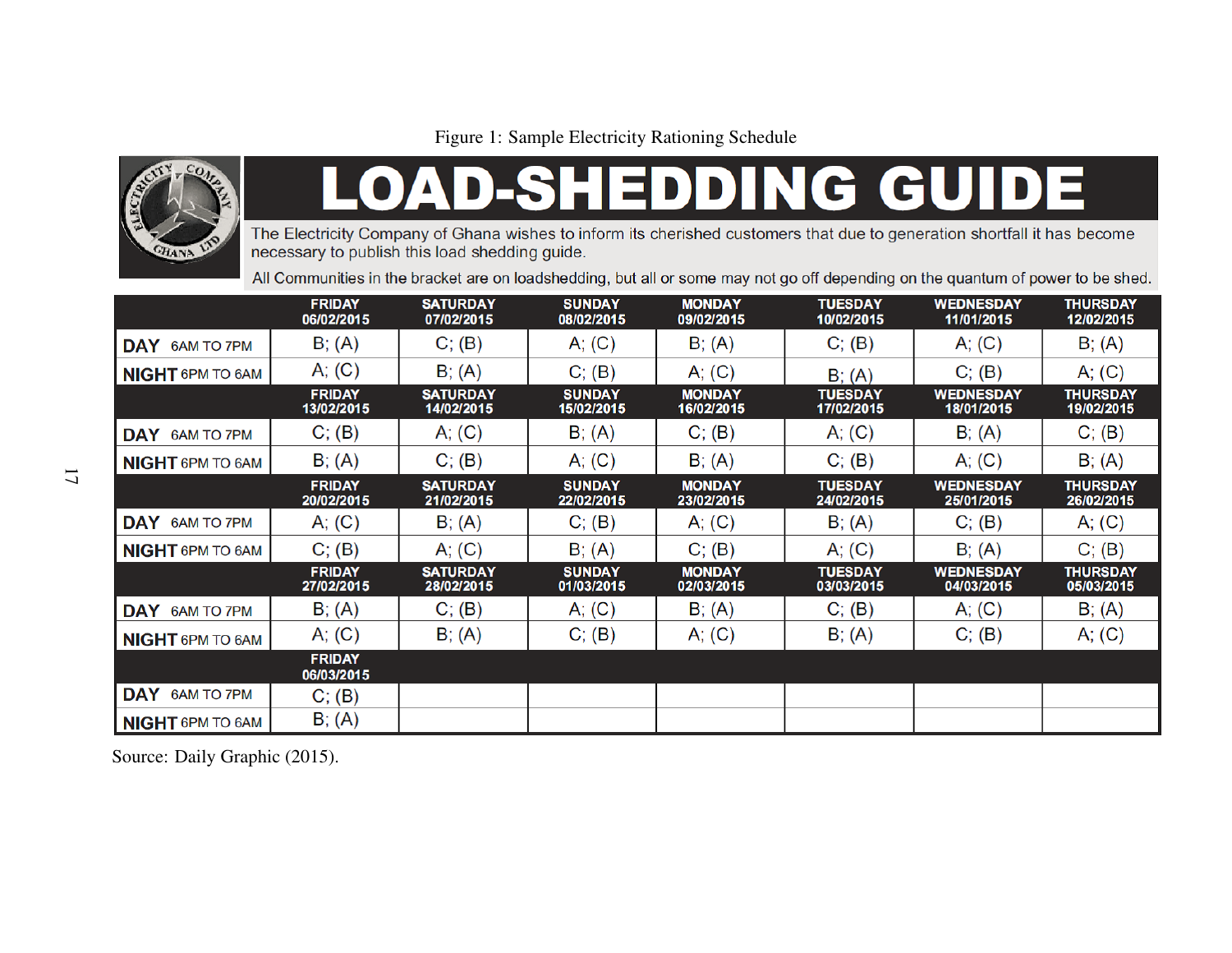| Table 1: Summary Statistics    |        |                    |                        |  |
|--------------------------------|--------|--------------------|------------------------|--|
|                                | (1)    | (3)                |                        |  |
|                                | mean   | standard deviation | number of observations |  |
|                                |        |                    |                        |  |
| no. of workers                 | 6.32   | 9.45               | 4,261                  |  |
| output (GHS)                   | 85,760 | 259,443            | 4,195                  |  |
| machinery (GHS)                | 5,682  | 24,207             | 4,221                  |  |
| raw materials (GHS)            | 19,522 | 68,917             | 4,234                  |  |
| outage days                    | 10.65  | 5.34               | 4,124                  |  |
| use a generator                | 0.26   | 0.44               | 4,224                  |  |
| generated share of electricity | 0.16   | 0.28               | 4,024                  |  |

Notes: All monetary values are in 2006 Ghanaian cedis (GHS).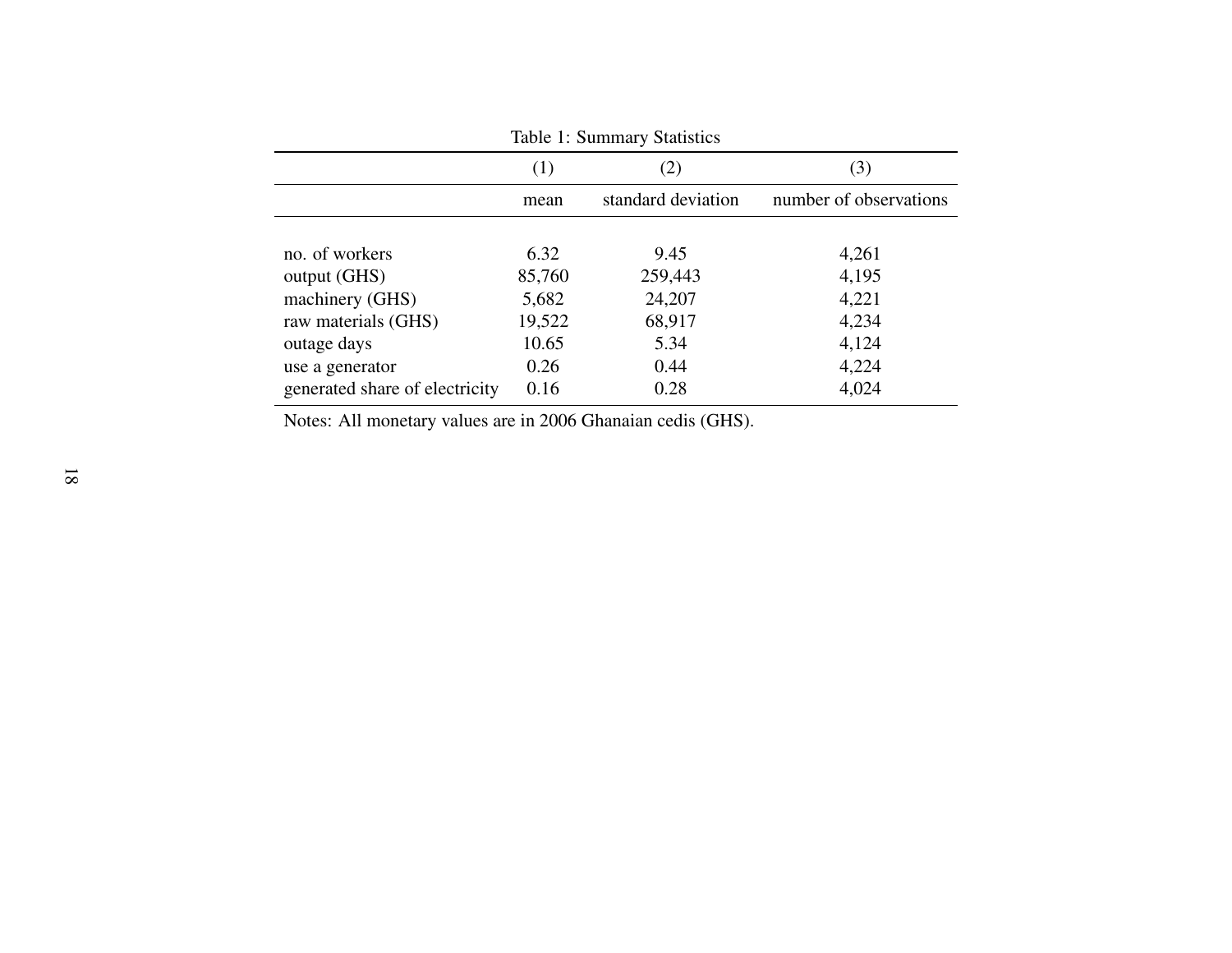| Table 2: Effect on Productivity     |                           |                           |  |  |
|-------------------------------------|---------------------------|---------------------------|--|--|
|                                     | (2)                       |                           |  |  |
|                                     | log(labor productivity)   | log(tfp)                  |  |  |
| outage days                         | $-0.0116***$<br>(0.00350) | $-0.0103***$<br>(0.00370) |  |  |
| no. of observations<br>no. of firms | 3,907<br>812              | 3,752<br>773              |  |  |

Notes: \*\*\* indicates statistical significance at the 1% level, \*\* at the 5% level, and \* at the 10% level. Robust standard errors, in parentheses, are clustered at the firm level. All regressions include firm fixed effects, industry-year effectsand location-year effects.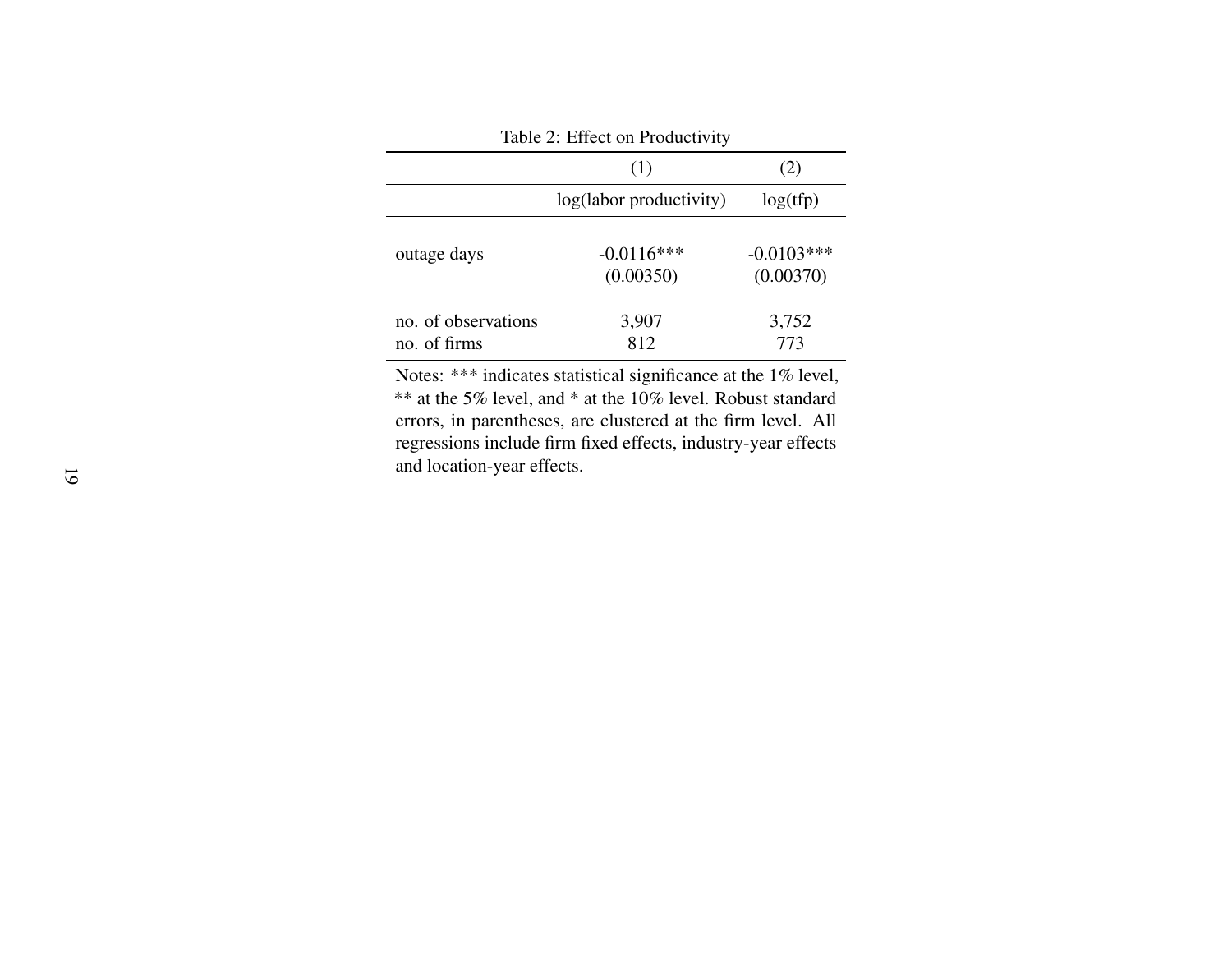| Table 3: Effect on Output and Inputs |                           |                         |                          |                           |  |  |
|--------------------------------------|---------------------------|-------------------------|--------------------------|---------------------------|--|--|
|                                      | (1)                       | (4)<br>(2)<br>(3)       |                          |                           |  |  |
|                                      | log(output)               | log(labor)              | log(maxhinery)           | log(raw materials)        |  |  |
| outage days                          | $-0.0104***$<br>(0.00334) | $-0.00307$<br>(0.00196) | $-0.00648*$<br>(0.00359) | $-0.0136***$<br>(0.00333) |  |  |
| no. of observations<br>no. of firms  | 4,063<br>830              | 4,120<br>838            | 4,011<br>818             | 3,974<br>809              |  |  |

Notes: \*\*\* indicates statistical significance at the 1% level, \*\* at the 5% level, and \* at the 10% level. Robust standard errors, in parentheses, are clustered at the firm level. All regressions include firm fixed effects, industry-year effects andlocation-year effects.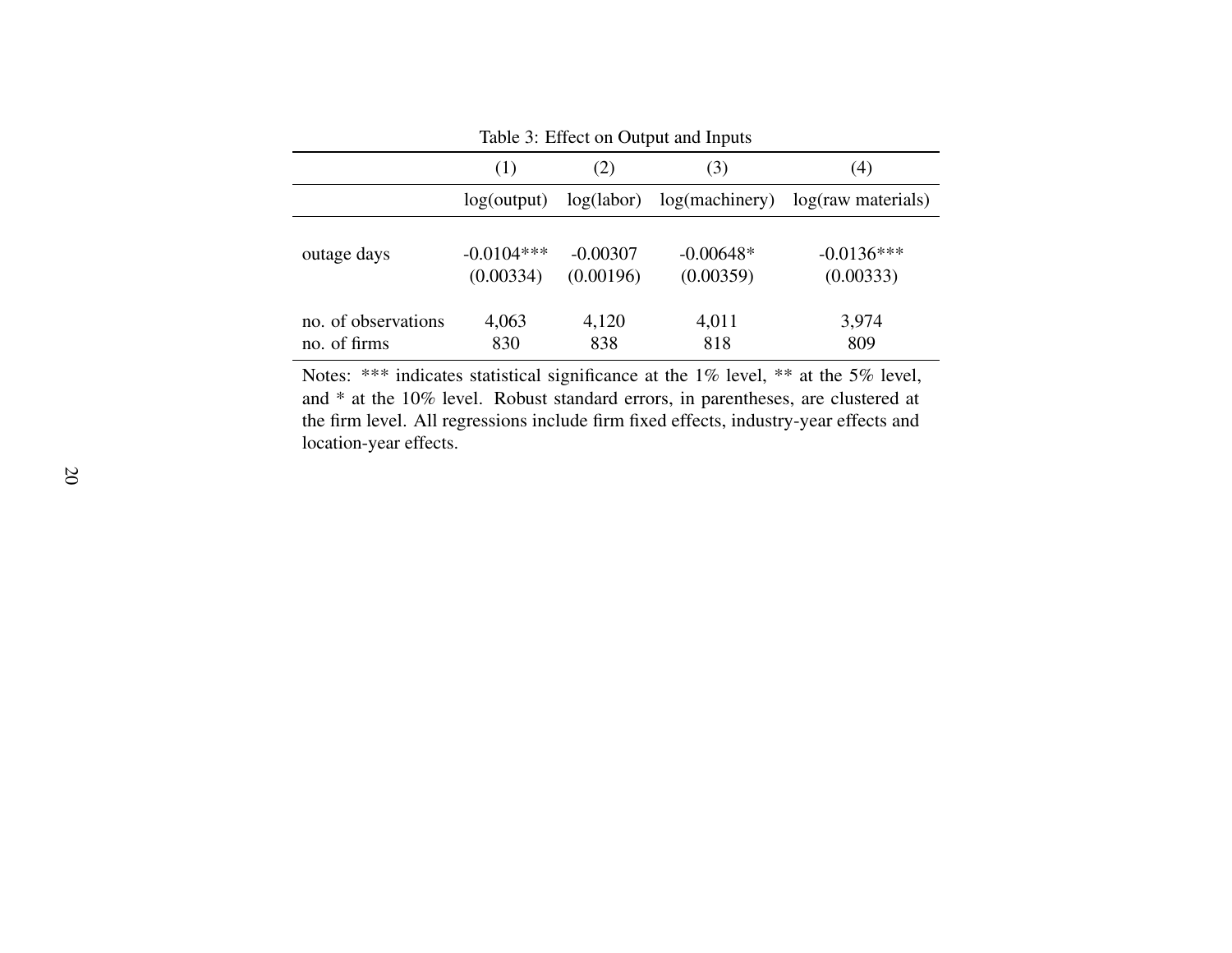|                            | (1)                              | (2)                           | (3)                                                       | (4)                                              | (5)                                                      | (6)                  | (7)                      | (8)                         | (9)                   | (10)                       | (11)                                               |
|----------------------------|----------------------------------|-------------------------------|-----------------------------------------------------------|--------------------------------------------------|----------------------------------------------------------|----------------------|--------------------------|-----------------------------|-----------------------|----------------------------|----------------------------------------------------|
|                            | used<br>generator                | changed<br>production<br>time | switched<br>to less<br>electricity-<br>reliant<br>process | stopped<br>electricity-<br>intensive<br>products | started<br>less<br>electricity-<br>intensive<br>products | laid off<br>workers  | changed<br>location      | took<br>insurance<br>policy | reduced<br>shifts     | operated<br>fewer<br>hours | temporarily<br>$SUS-$<br>pended<br>produc-<br>tion |
| days                       | outage $0.00516***$<br>(0.00115) | $0.00377***$<br>(0.00106)     | $0.00125**$<br>(0.000608)                                 | $0.00118**$<br>(0.000481)                        | 0.000743<br>(0.000725)                                   | 0.00123<br>(0.00106) | $6.06e-05$<br>(0.000238) | $7.40e-05$<br>(0.000232)    | 0.00105<br>(0.000696) | $0.00609$ ***<br>(0.00139) | $0.00245**$<br>(0.00109)                           |
| no.<br>of                  | 4,056                            | 4,107                         | 4,106                                                     | 4,096                                            | 4,097                                                    | 4,083                | 4,093                    | 4,078                       | 4,080                 | 4,097                      | 4,081                                              |
| obs.<br>no.<br>of<br>firms | 825                              | 835                           | 835                                                       | 833                                              | 833                                                      | 830                  | 832                      | 829                         | 830                   | 833                        | 830                                                |

Table 4: Strategies for Coping with Outages

Notes: \*\*\* indicates statistical significance at the 1% level, \*\* at the 5% level, and \* at the 10% level. Robust standard errors, in parentheses, are clustered at the firm level. All regressions include firm fixed effects, industry-year effects and location-year effects.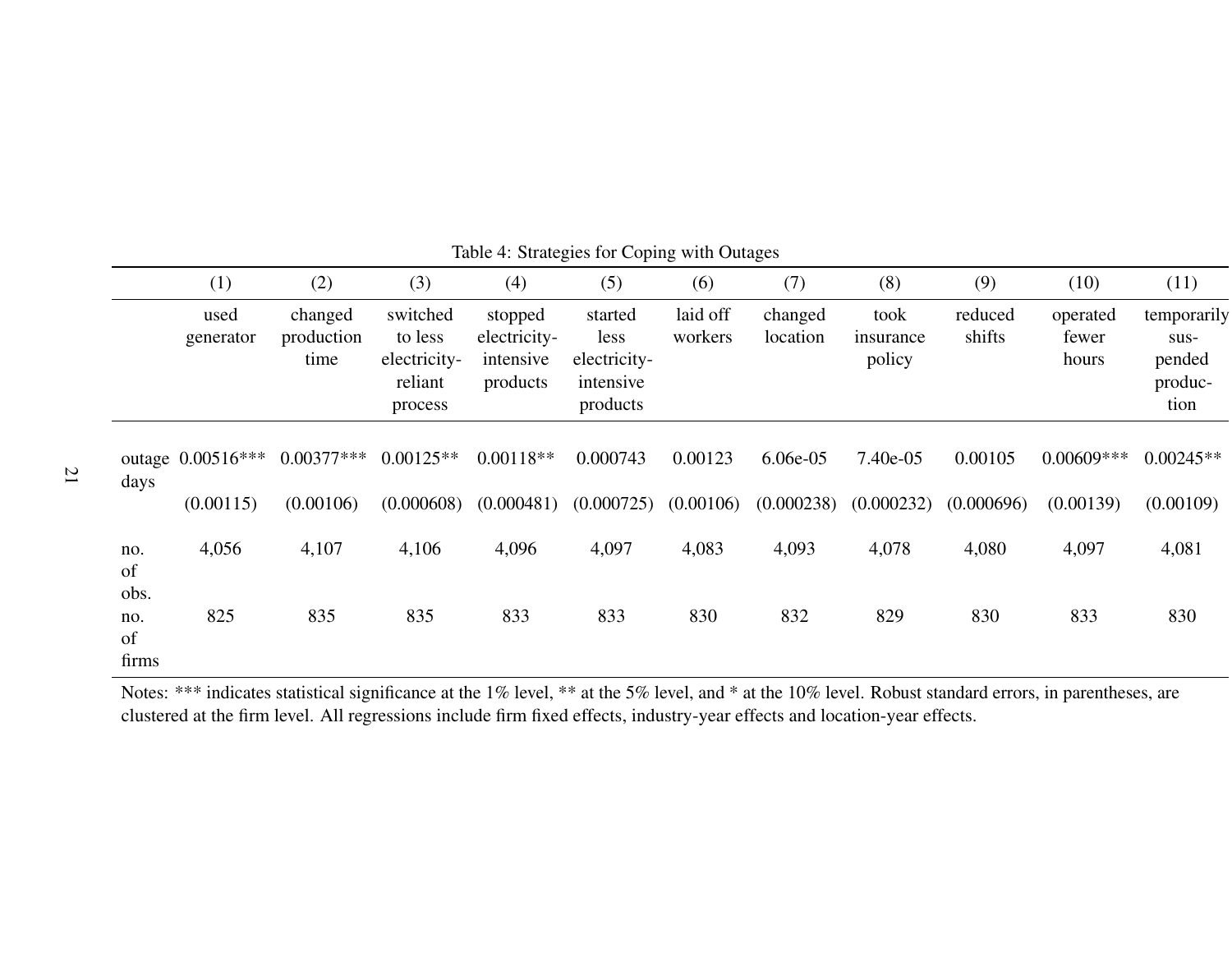|                                              | (1)                            | (2)         | (3)            |
|----------------------------------------------|--------------------------------|-------------|----------------|
|                                              | generated share of electricity | log(labor)  | log(machinery) |
|                                              |                                |             |                |
| outage days                                  | $0.00413***$                   | $-0.00245$  | $-0.00846**$   |
|                                              | (0.000735)                     | (0.00202)   | (0.00351)      |
| used generator                               | $0.493***$                     | 0.00517     | $0.147**$      |
|                                              | (0.0293)                       | (0.0418)    | (0.0661)       |
| changed production time                      | $-0.0120$                      | 0.00676     | $-0.0186$      |
|                                              | (0.0182)                       | (0.0568)    | (0.0569)       |
| switched to less electricity-reliant process | $-0.0110$                      | $-0.0185$   | $0.138*$       |
|                                              | (0.0203)                       | (0.0814)    | (0.0823)       |
| stopped electricity-intensive products       | $-0.0446$                      | 0.0112      | 0.0264         |
|                                              | (0.0308)                       | (0.0559)    | (0.109)        |
| started less electricity-intensive products  | $-0.0122$                      | 0.00399     | $-0.0959$      |
|                                              | (0.0225)                       | (0.0457)    | (0.0827)       |
| laid off workers                             | $-0.0120$                      | $-0.141**$  | $-0.200***$    |
|                                              | (0.0203)                       | (0.0597)    | (0.0472)       |
| changed location                             | $-0.0340$                      | $-0.0537$   | $-0.150$       |
|                                              | (0.0624)                       | (0.114)     | (0.104)        |
| took insurance policy                        | $-0.0369$                      | 0.255       | $-0.0196$      |
|                                              | (0.0369)                       | (0.182)     | (0.233)        |
| reduced shifts                               | $-0.0391$                      | $0.111*$    | $-0.00195$     |
|                                              | (0.0250)                       | (0.0632)    | (0.0648)       |
| operated fewer hours                         | 0.00838                        | 0.0201      | 0.00785        |
|                                              | (0.0129)                       | (0.0323)    | (0.0525)       |
| temporarily suspended production             | $0.0206*$                      | $-0.0816**$ | $-0.118$       |
|                                              | (0.0120)                       | (0.0405)    | (0.0738)       |
| no. of observations                          | 3,800                          | 3,948       | 3,846          |
| no. of firms                                 | 780                            | 805         | 787            |

Table 5: Checking Validity of Reported Strategies

Notes: \*\*\* indicates statistical significance at the 1% level, \*\* at the 5% level, and \* at the 10% level. Robust standard errors, in parentheses, are clustered at the firm level. All regressions include firm fixed effects, industry-year effects and location-year effects.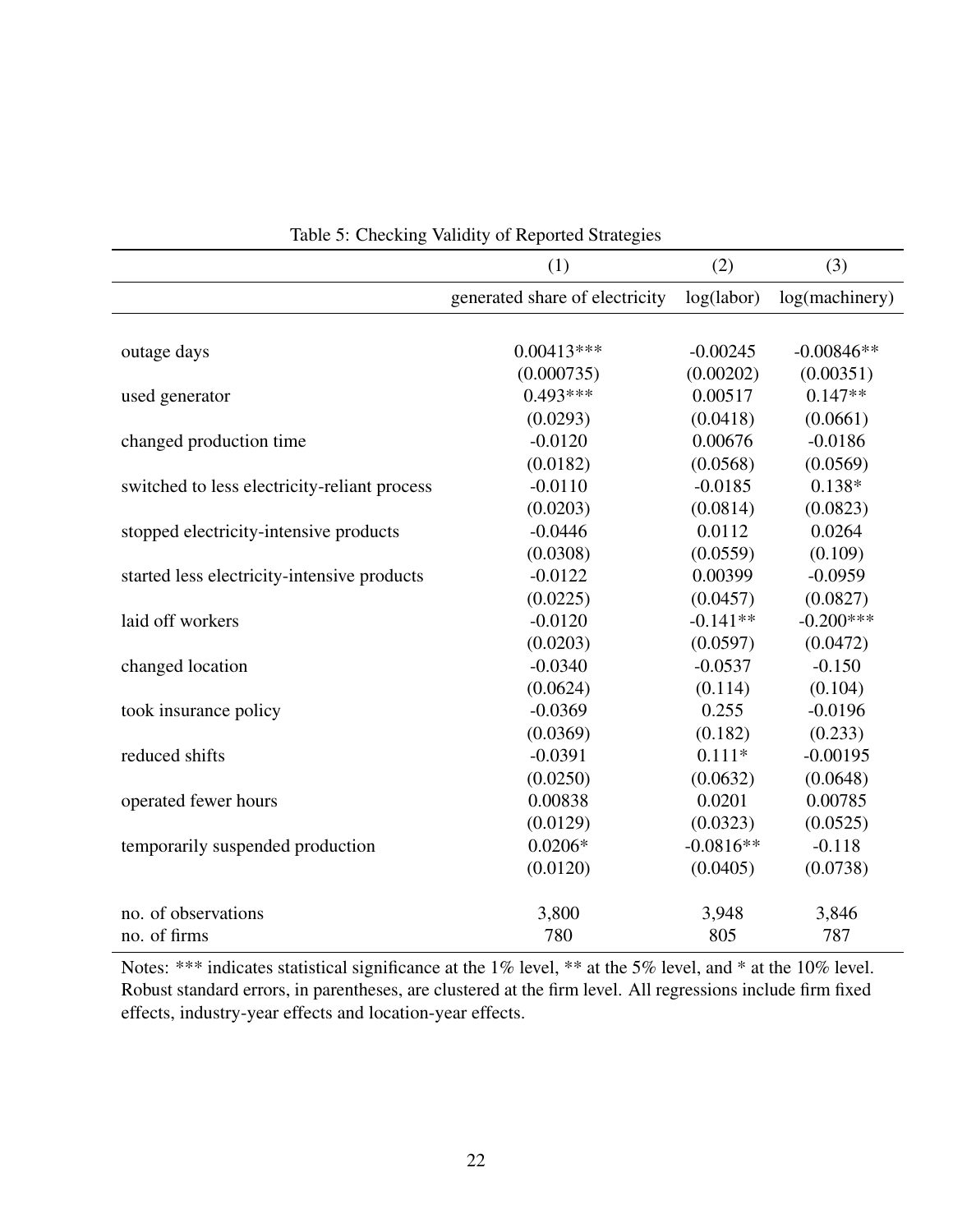|                                              | Table 6: Effectiveness of Strategies |                         |               |
|----------------------------------------------|--------------------------------------|-------------------------|---------------|
|                                              | (1)                                  | (2)                     | (3)           |
|                                              | log(output)                          | log(labor productivity) | log(tfp)      |
|                                              |                                      |                         |               |
| outage days                                  | $-0.0107***$                         | $-0.0130***$            | $-0.00973***$ |
|                                              | (0.00342)                            | (0.00363)               | (0.00377)     |
| used generator                               | 0.0104                               | 0.00804                 | $-0.146*$     |
|                                              | (0.0734)                             | (0.0768)                | (0.0793)      |
| changed production time                      | $-0.0484$                            | 0.0299                  | 0.0612        |
|                                              | (0.121)                              | (0.104)                 | (0.125)       |
| switched to less electricity-reliant process | $-0.00671$                           | $-0.0158$               | $-0.0225$     |
|                                              | (0.144)                              | (0.147)                 | (0.155)       |
| stopped electricity-intensive products       | 0.0200                               | $-0.0528$               | $-0.0959$     |
|                                              | (0.102)                              | (0.162)                 | (0.118)       |
| started less electricity-intensive products  | 0.0208                               | 0.0974                  | 0.0891        |
|                                              | (0.101)                              | (0.101)                 | (0.105)       |
| laid off workers                             | $-0.136*$                            | 0.0388                  | $-0.0306$     |
|                                              | (0.0792)                             | (0.0844)                | (0.0827)      |
| changed location                             | 0.0313                               | 0.0943                  | 0.133         |
|                                              | (0.0892)                             | (0.159)                 | (0.222)       |
| took insurance policy                        | 0.138                                | 0.158                   | 0.129         |
|                                              | (0.223)                              | (0.289)                 | (0.233)       |
| reduced shifts                               | 0.0289                               | $-0.0681$               | $-0.130$      |
|                                              | (0.261)                              | (0.126)                 | (0.292)       |
| operated fewer hours                         | 0.0137                               | 0.0368                  | $-0.000534$   |
|                                              | (0.0869)                             | (0.0668)                | (0.0934)      |
| temporarily suspended production             | 0.0841                               | $-0.0449$               | 0.122         |
|                                              | (0.118)                              | (0.0826)                | (0.138)       |
| no. of observations                          | 3,901                                | 3,745                   | 3,606         |
| no. of firms                                 | 799                                  | 781                     | 745           |

Table 6: Effectiveness of Strategies

Notes: \*\*\* indicates statistical significance at the 1% level, \*\* at the 5% level, and \* at the 10% level. Robust standard errors, in parentheses, are clustered at the firm level. All regressions include firm fixed effects, industry-year effects and location-year effects.